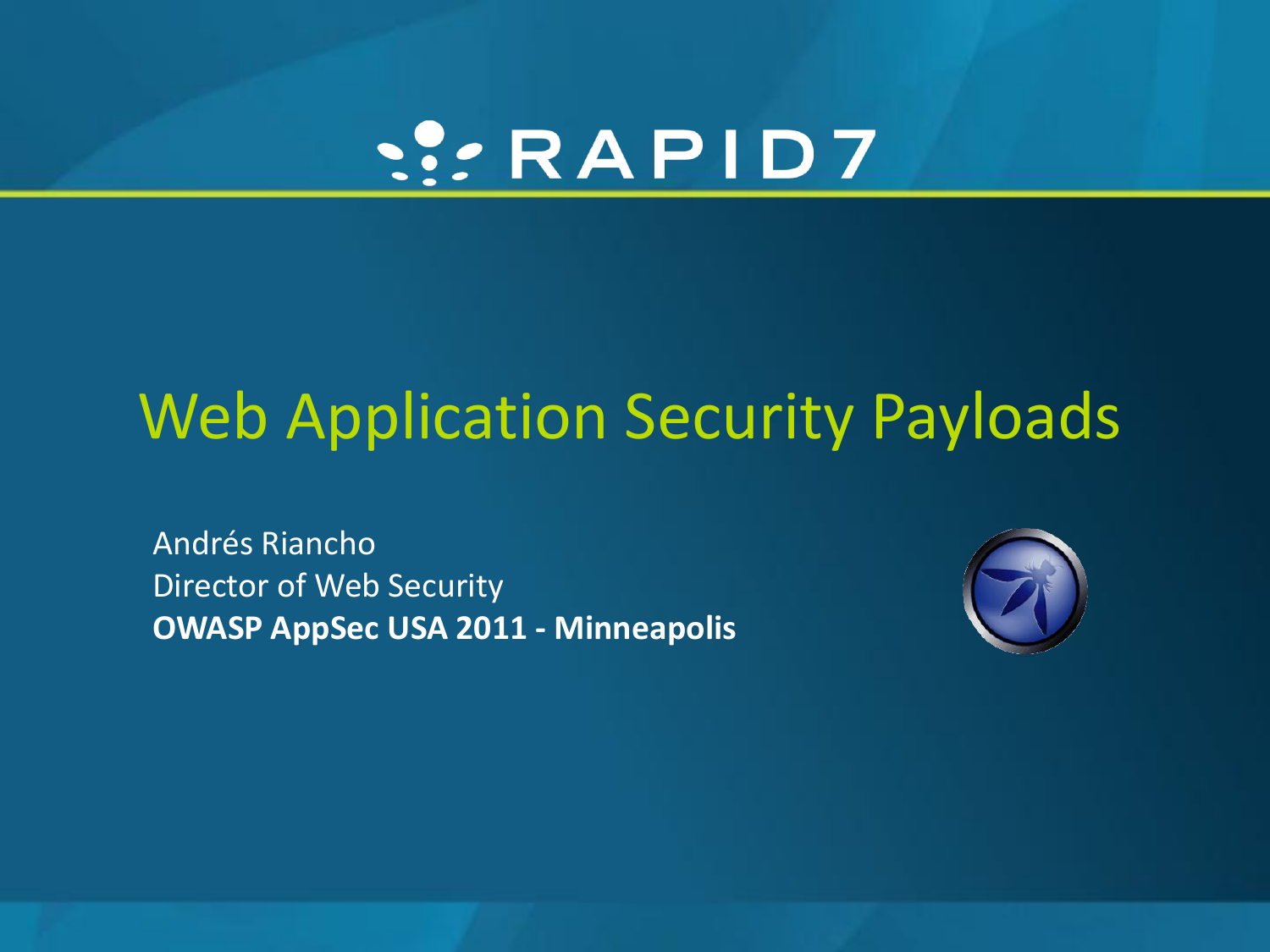#### **Topics**

- Short **w3af introduction**
- Automating Web application exploitation
- **The problem** and how other tools are not handling it
- **Web Application Payloads**, our solution
	- Vulnerabilities have capabilities!
	- Abstracting system calls in payloads
	- Our own SCA
	- Metasploit integration
	- Routing TCP/IP traffic
- Conclusions

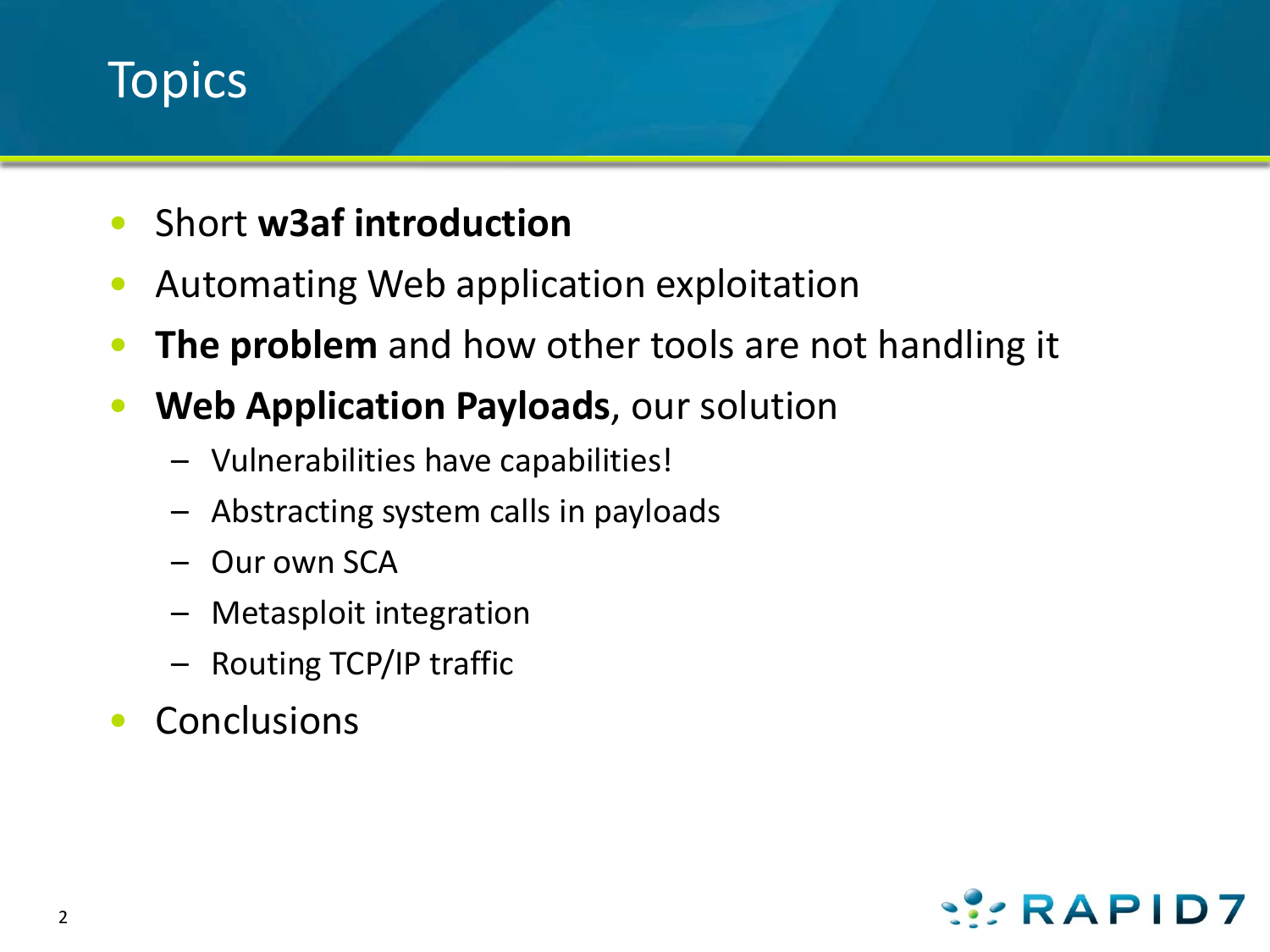#### andres@rapid7.com\$ whoami

- **Director of Web Security** @ Rapid7
- **Founder** @ Bonsai Information Security
- Developer (python!)
- Open Source Evangelist
- Deep knowledge in networking , design and IPS evasion.
- Project leader for **w3af**



RAPID7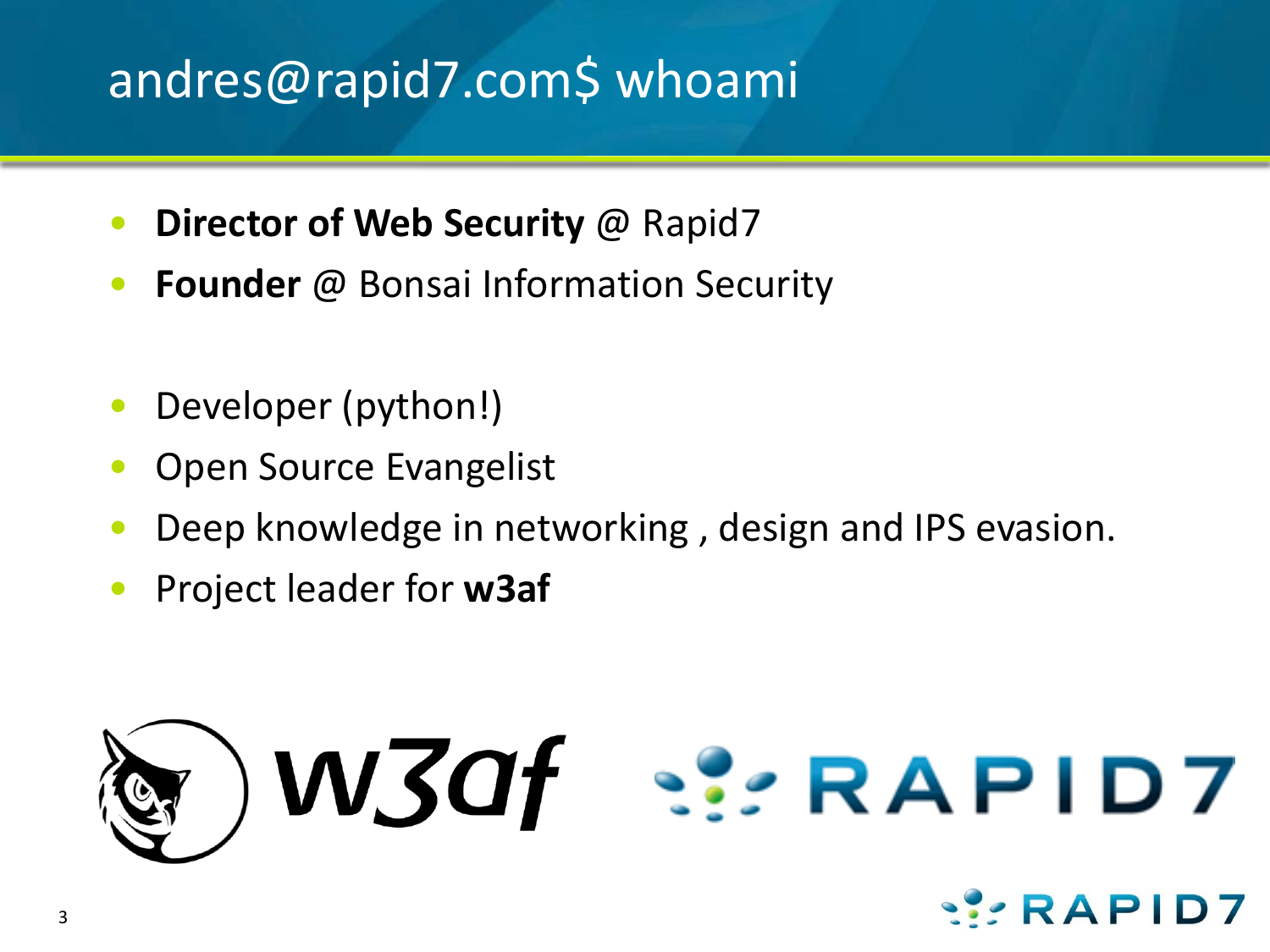# **Short w3af introduction**

**The features and the behind the scenes story**

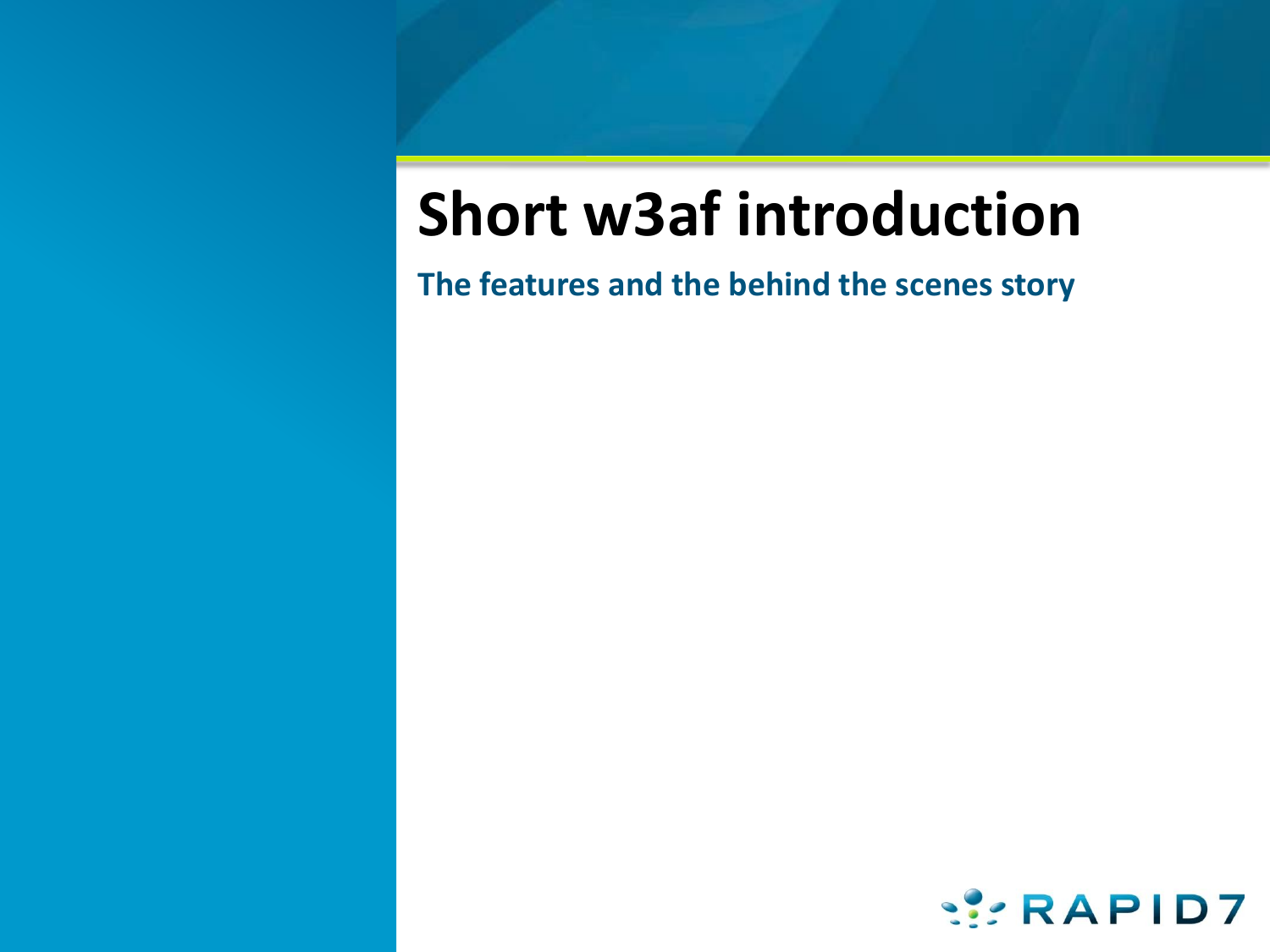#### Introduction to w3af

• w3af is an open source Web Application Attack and Audit Framework



- First version released in March 2007
- Open Source tool (GPLv2.0) to identify and exploit Web vulnerabilities
- Architecture supports plug-ins (easily extensible)
- Available for free download @ [www.w3af.org](http://www.w3af.org/)
- w3af project is sponsored by Rapid7
	- Since July 2010
	- Full time development resources
	- Roadmap, prioritized backlog & structured development process
	- Quality assurance
	- Back office including marketing and communications

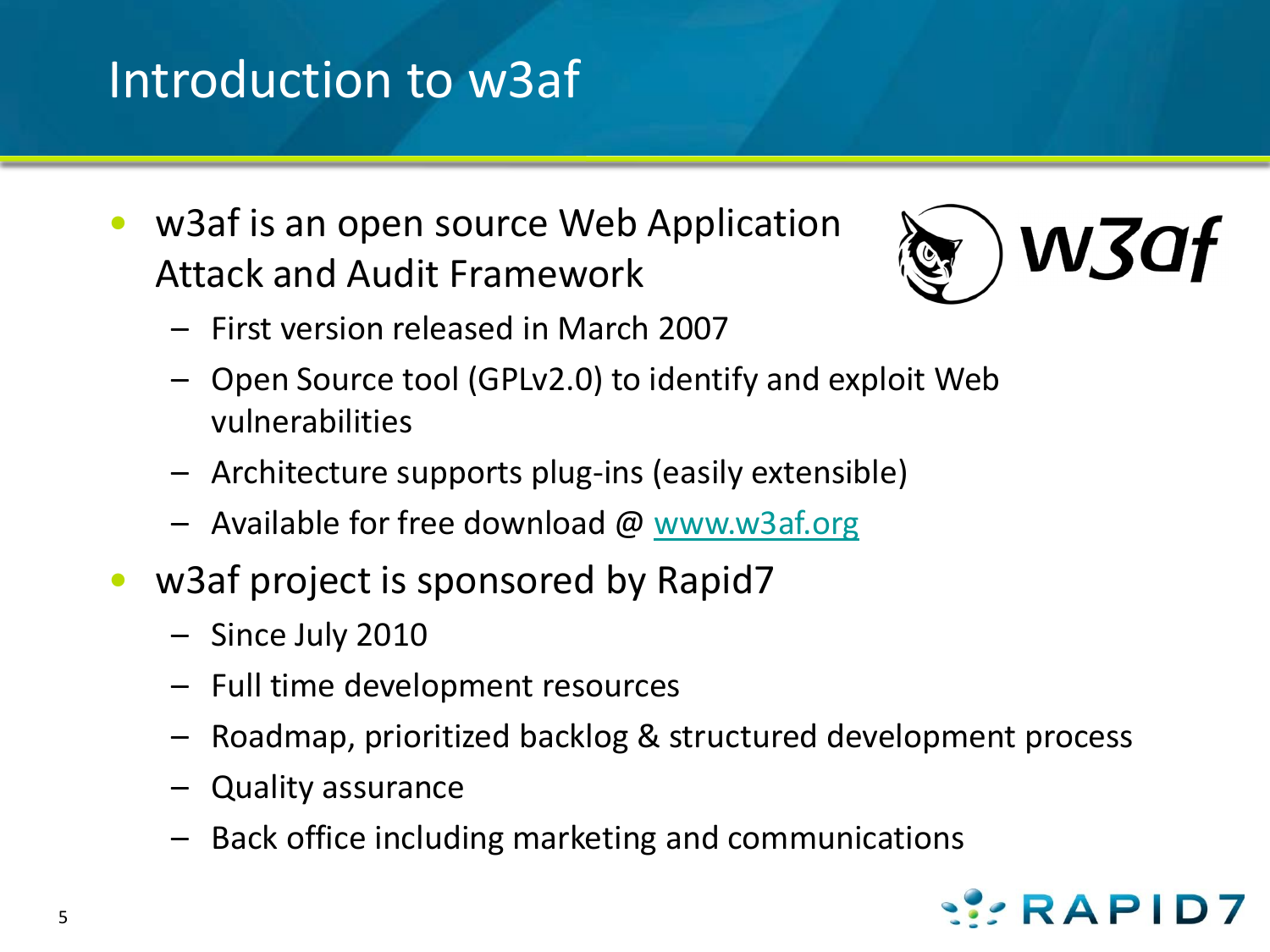#### What we've achieved

- In these **four years of life**, the w3af project has achieved these goals:
	- Continuous, non-stop improvements in **features and software quality**
	- Good link and code coverage
	- A low false negative rate
	- Widely known, distributed in most (all?) hacking live-cds
	- Packages for most linux distributions

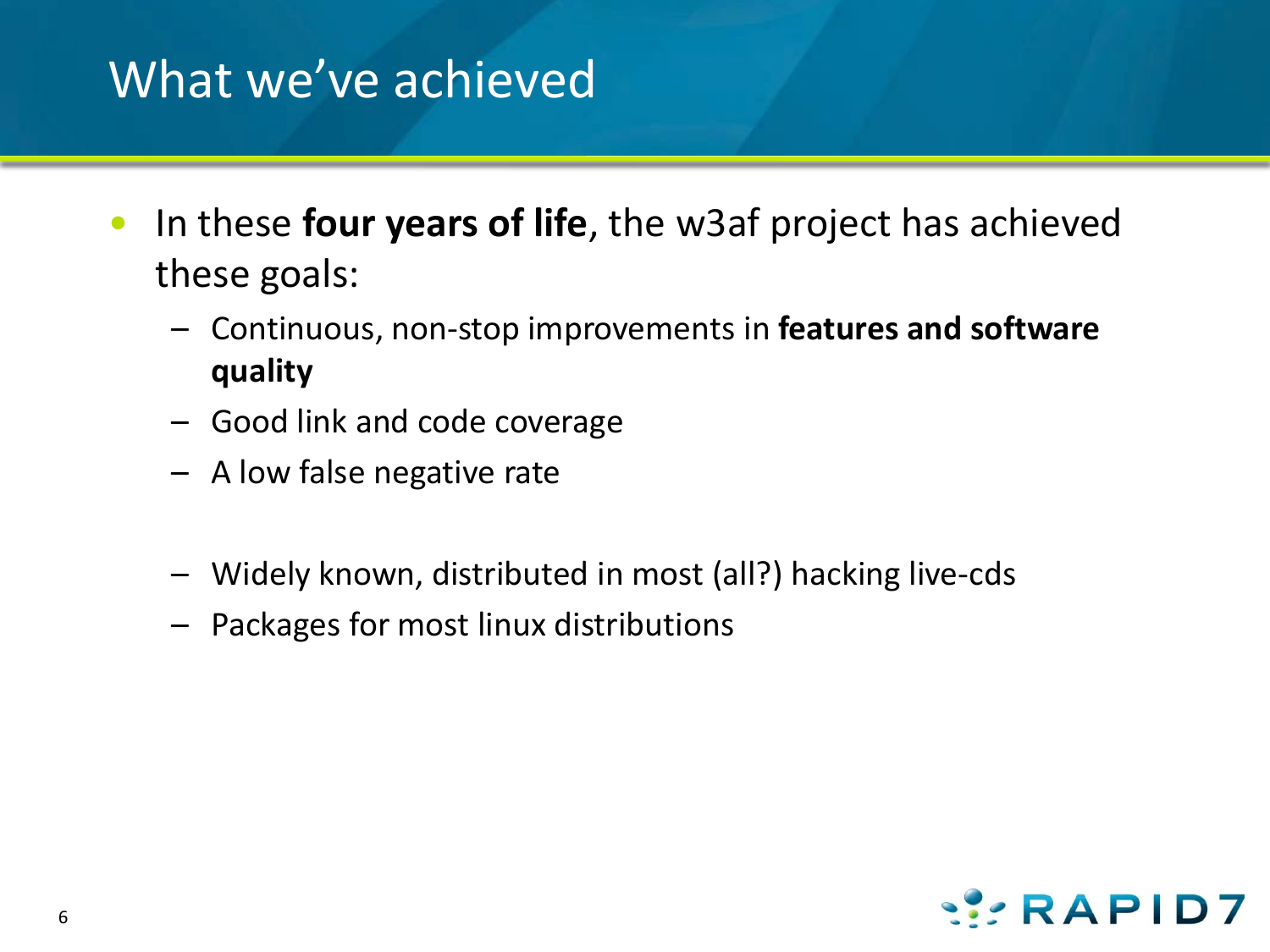#### Stable code base and Performance

- **We still have much to acomplish!**
	- Achieve a completely **stable code base**
	- **Increase performance for the core framework features** (sending of HTTP requests, HTTP cache, analysis of responses, threading, etc.)
- Based on a **recent poll**, we're changing our roadmap to quickly achieve what users need:
	- **Stability**
	- Identify 100% of the vulnerabilities **Scan time doesn't matter**
	- **Low False positive rate**
	- Plugin / Extension system **documentation**

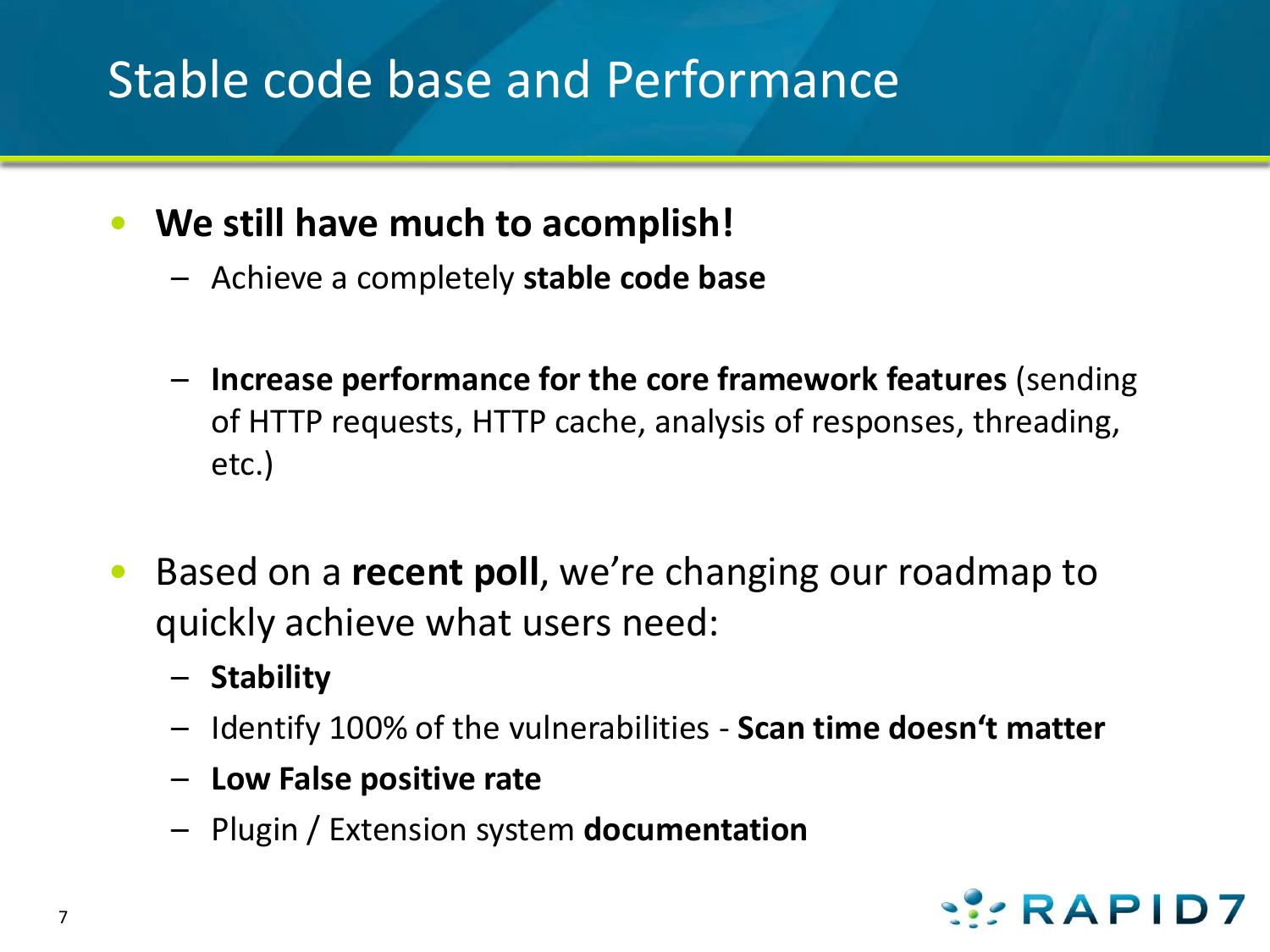# **The Web Application Penetration Tester issue**

**And how other tools are not covering it**

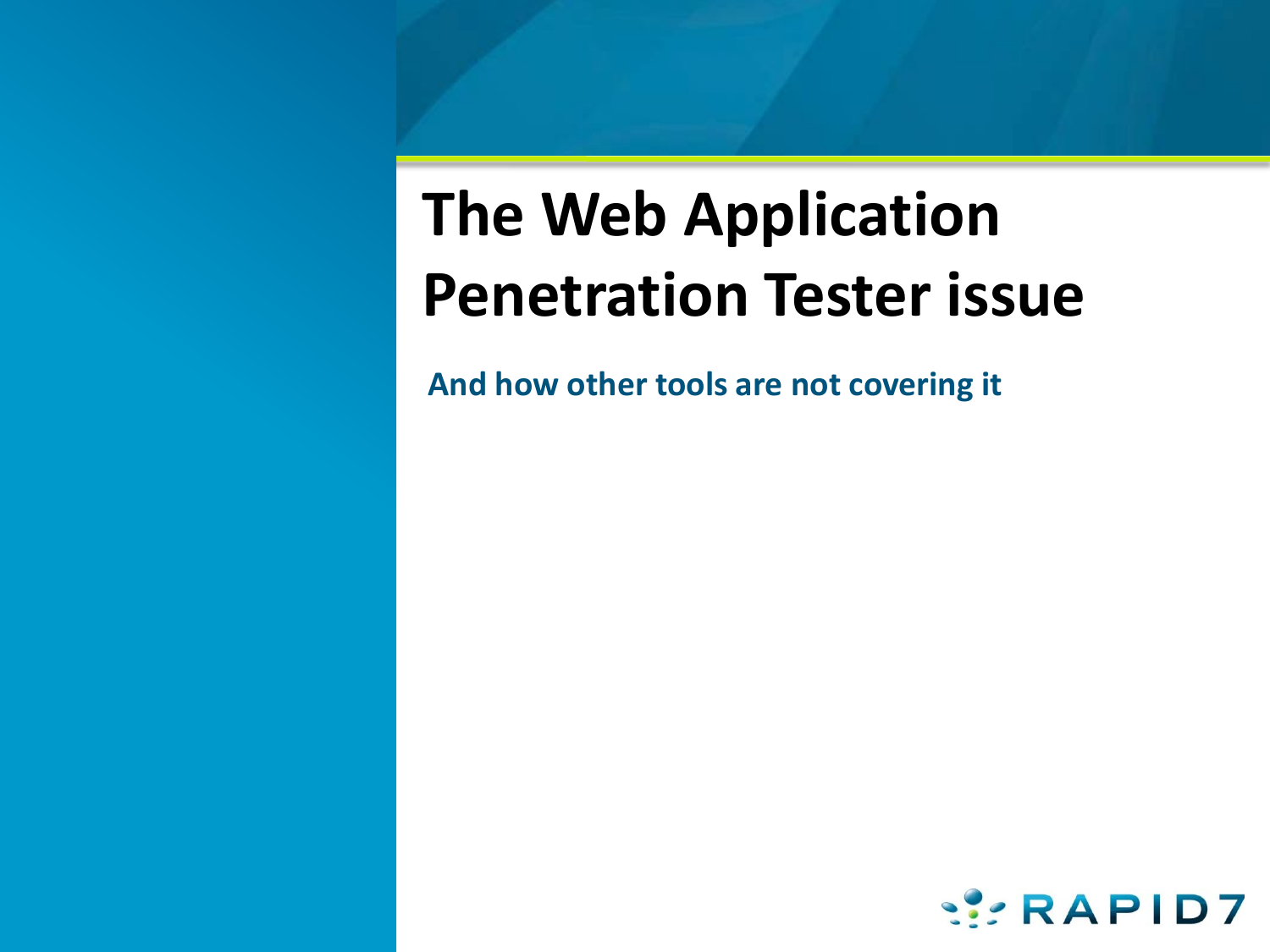#### Experience on a recent Web Penetration Test



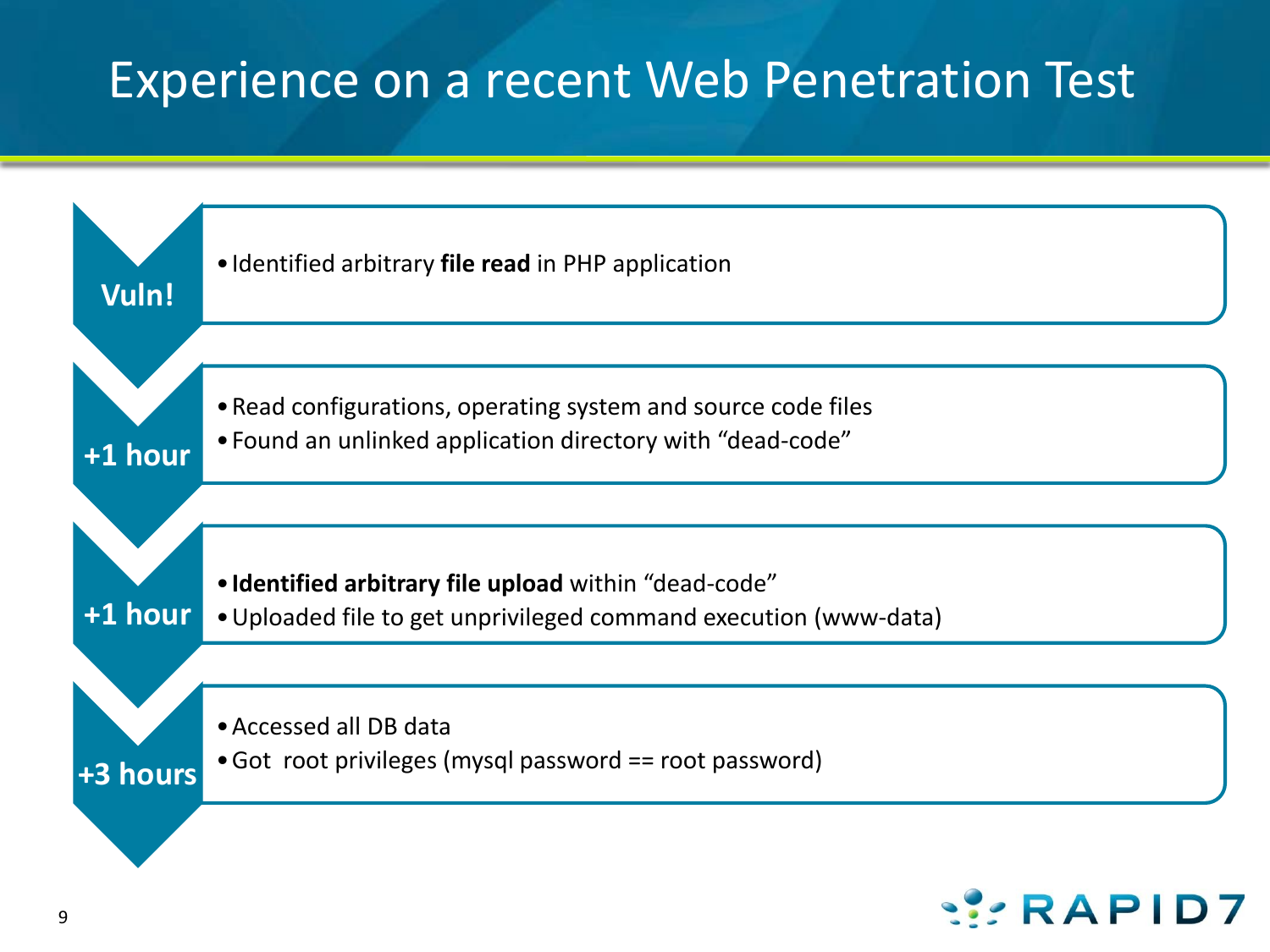#### No web post-exploitation :-(

- During this experience we noticed that:
	- **None of the currently available tools**, Open Source or Commercial, have any post exploitation techniques we could apply to **Web application vulnerabilities in order to escalate privileges.**
	- Commercial exploitation platforms provide **"exploits and payloads" to use in best case scenarios**, in other words, when there is control on the execution flow ("exploits for buffer overflow").

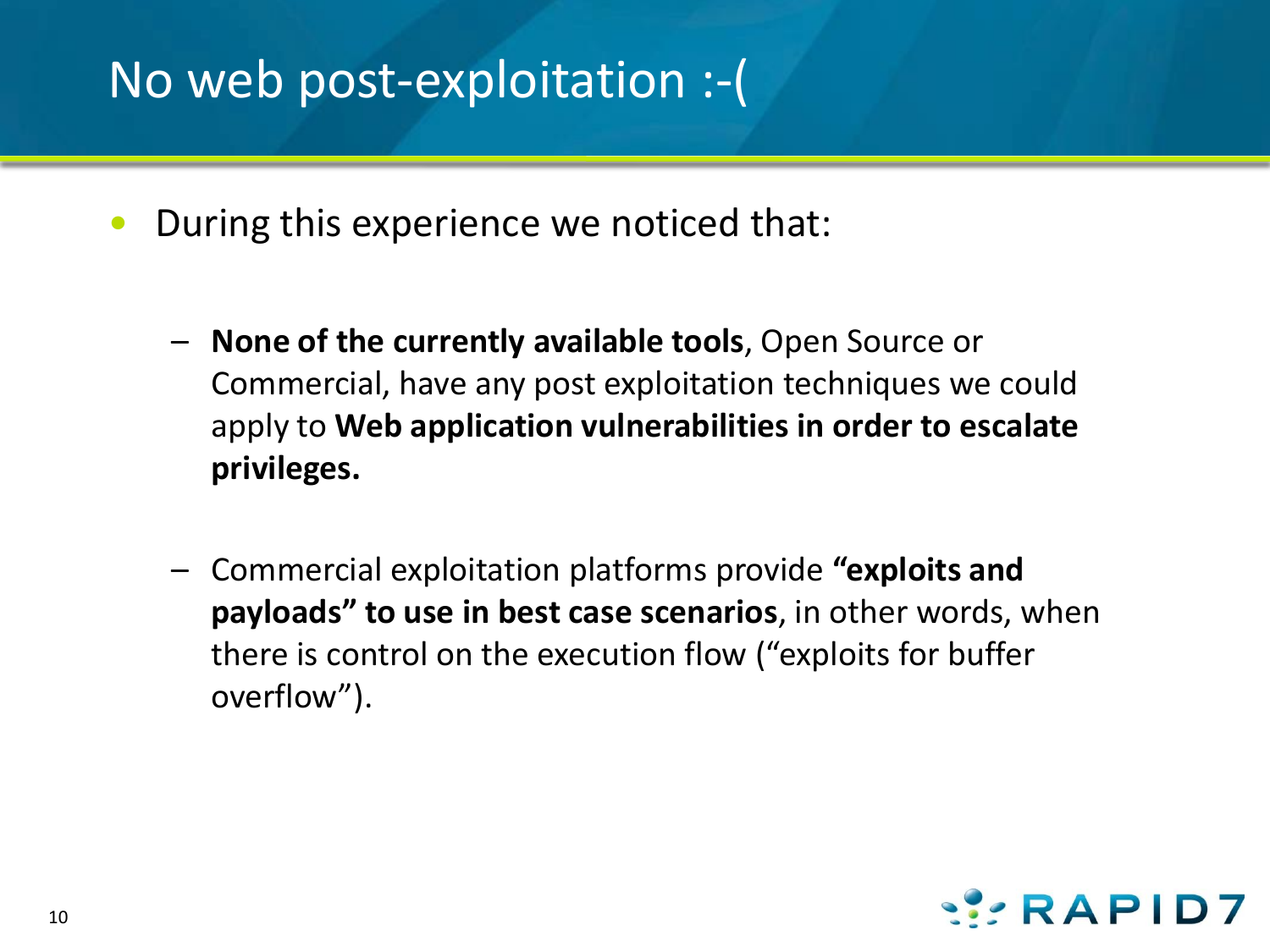#### The reasons

- Exploitation frameworks are focused on memory corruption exploits because they **were the most important vulnerability class**.
- **Attention has now shifted to Web applications**, which are different because they only allows us, depending on the vulnerability, **to interact with the system in a particular way**:
	- Read a file
	- Write a file
	- Control a section of a SQL query
	- Execute user controlled source code
	- Execute operating system commands



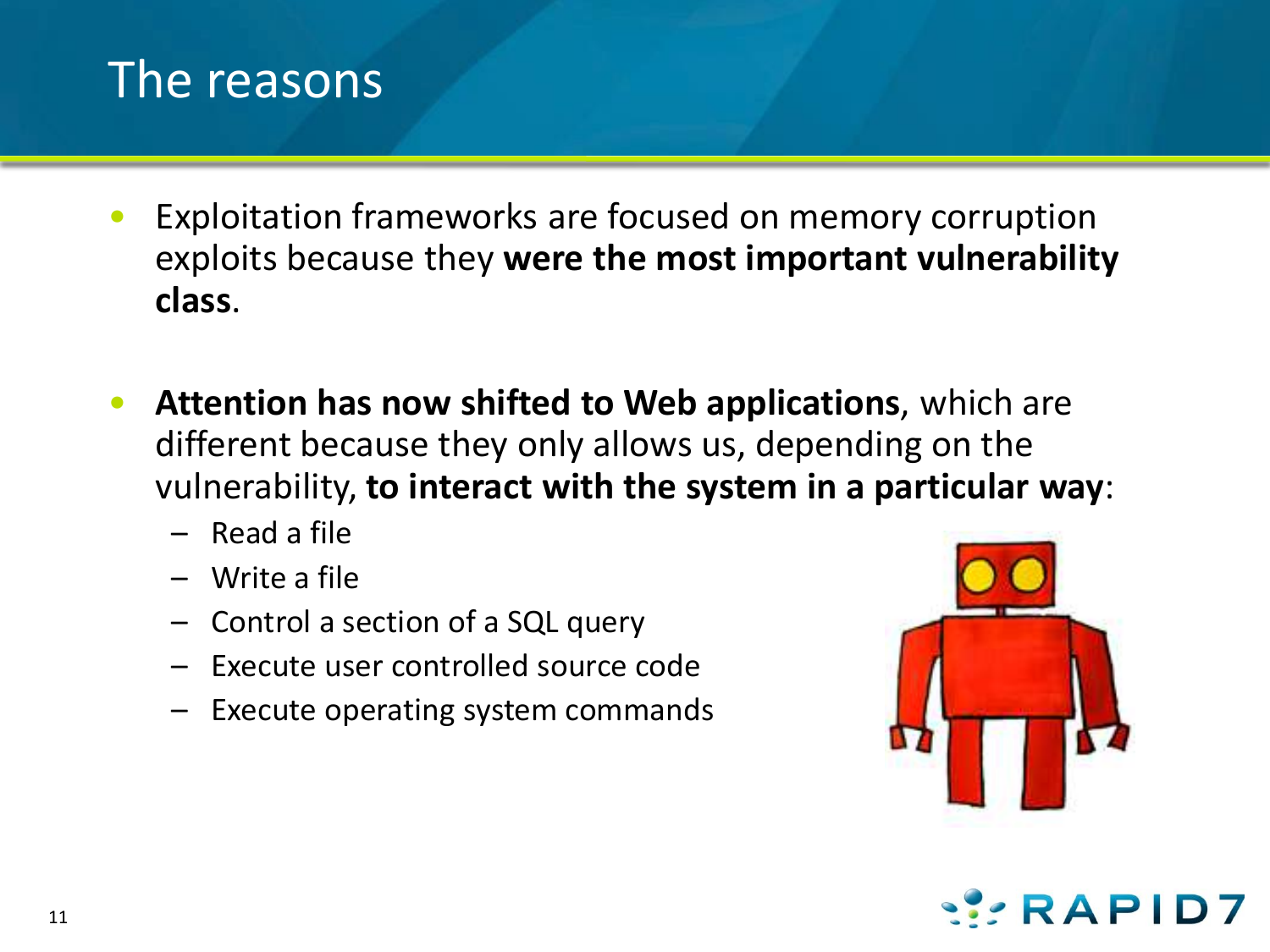# **Web Application Security Payloads**

**Helping you get root from low-privileged vulnerabilities**

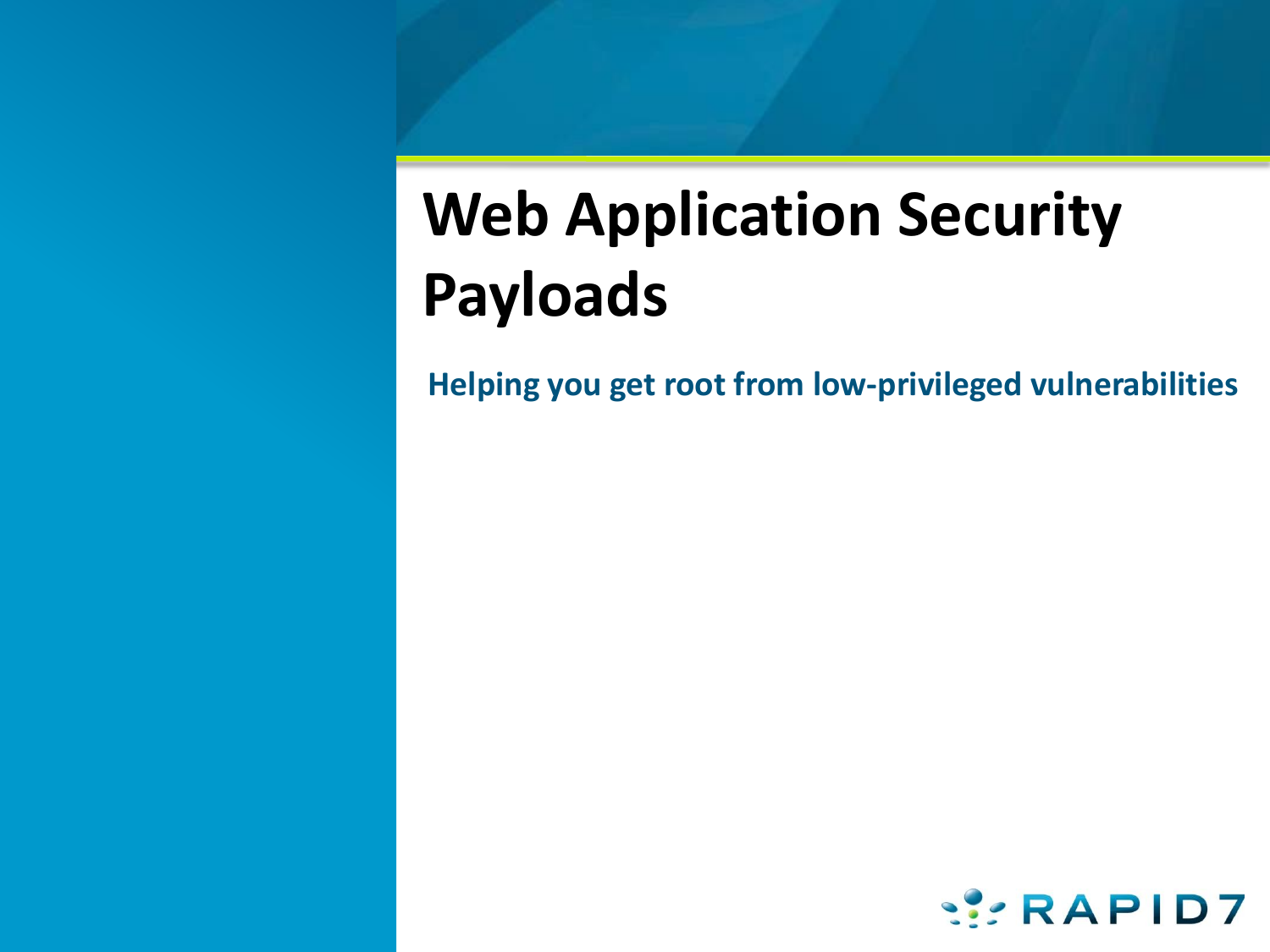## A paradigm shift in exploitation

• Which **capabilities does a Web application vulnerability export**? Two simple examples:

| Web application vulnerability Capabilities exported |                                                     |
|-----------------------------------------------------|-----------------------------------------------------|
| <b>Arbitrary File Read</b>                          | read()                                              |
| File upload                                         | write()<br>[often restricted to specific directory] |

- **Changing our mindset** from "buffer overflow" exploits to Web exploitation with reduced capabilities, **we started to define all the actions that could be done only with read()'s:**
	- Read Apache config files,
	- Read .htpasswd files,
	- Get the remote process list,
	- Get the list of open TCP and UDP connections, and **MANY** more.

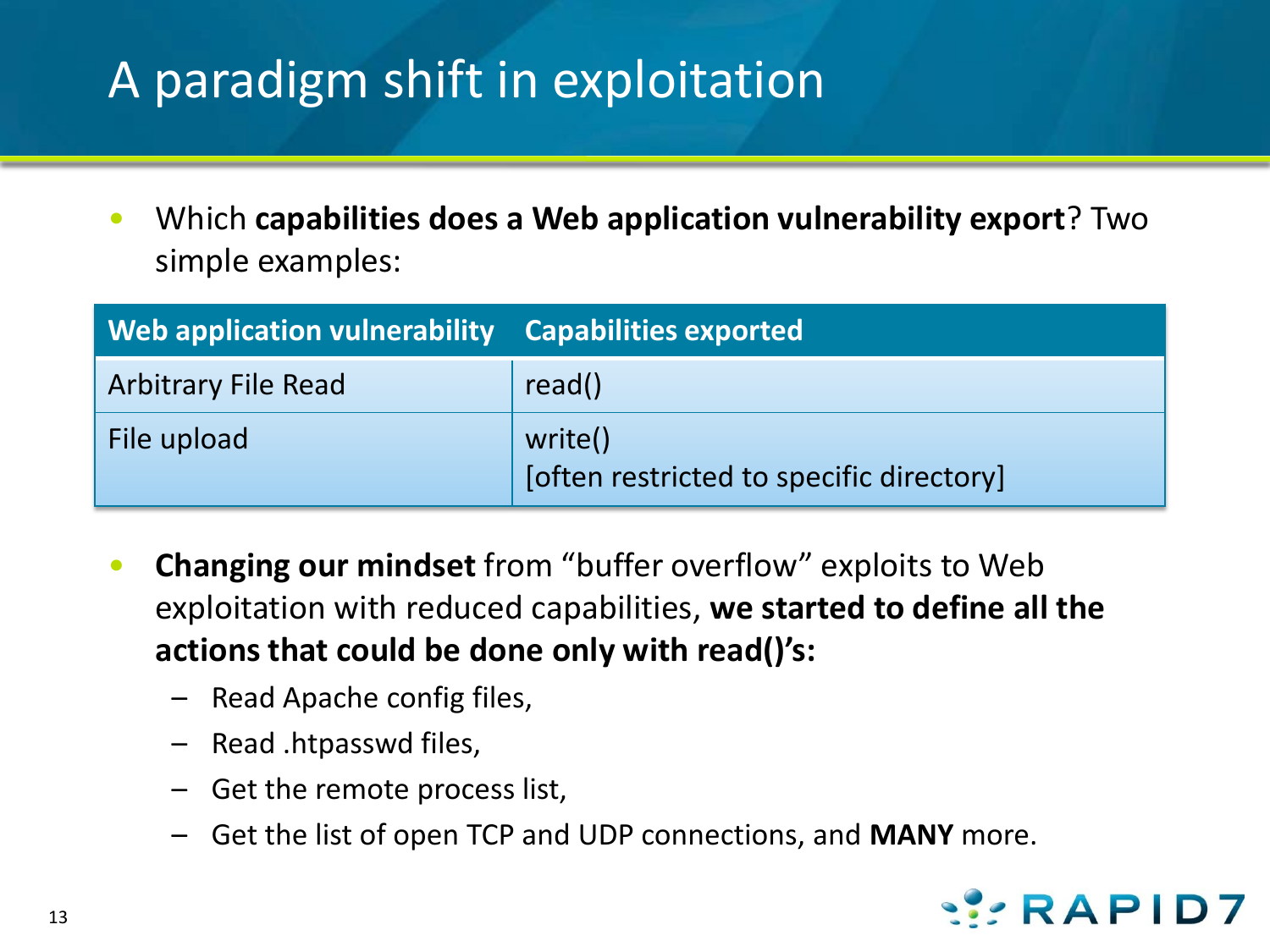#### A paradigm shift in exploitation

- After identifying all actions that could be performed with read() , we **moved on to different scenarios** where we analyzed:
	- Only write()
	- Only exec()
	- write() and read() , which is usually found when there are two different vulnerabilities present.
- **Where we realized that we could emulate some syscalls using others.**

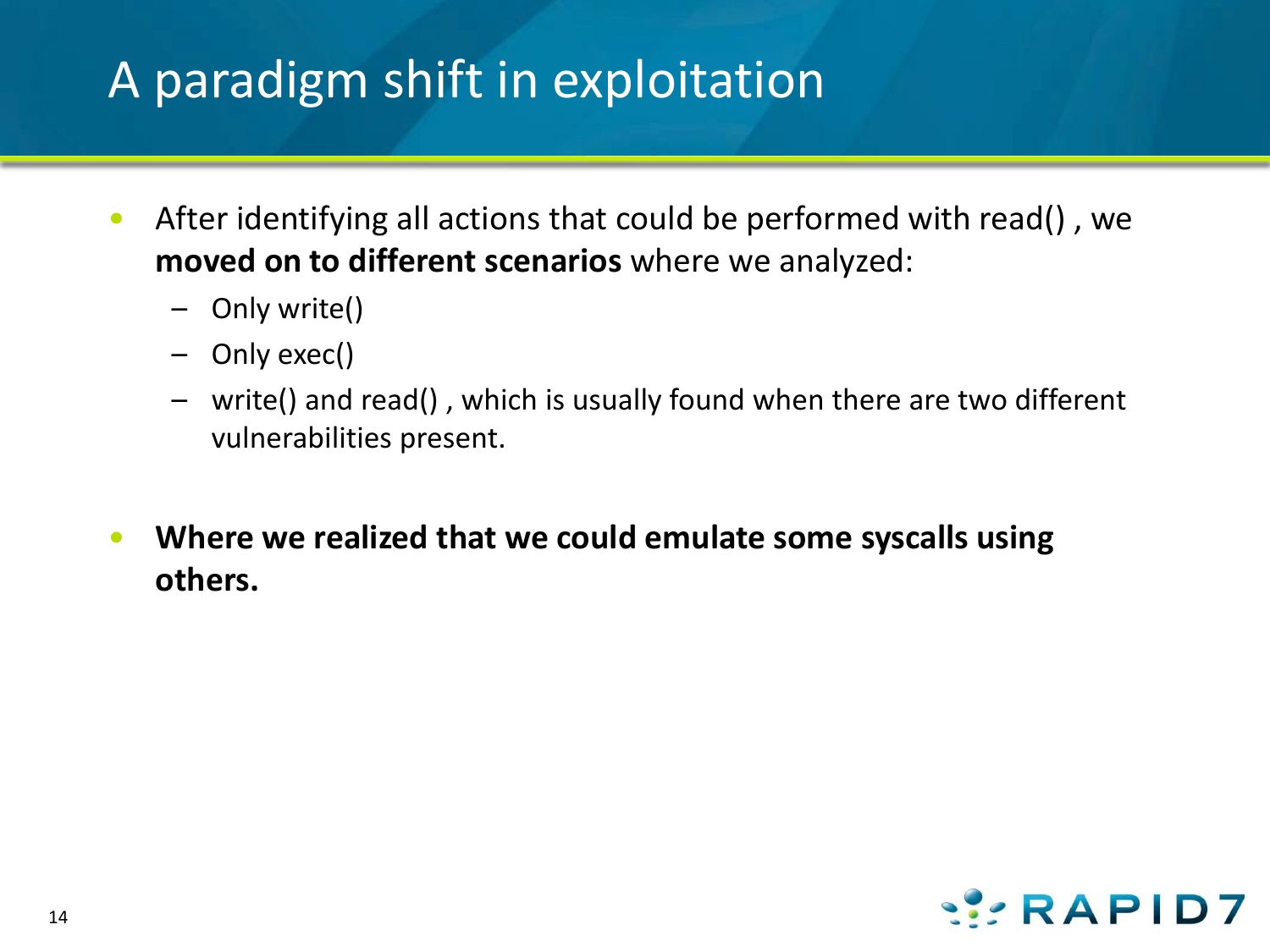#### Emulating other syscalls

• Each exploit exports "**system calls**", which are then used by the payloads:

| <b>Exploit</b>       | <b>Exported Syscalls</b> | <b>Emulated system calls</b> |
|----------------------|--------------------------|------------------------------|
| Local file read      | read()                   |                              |
| Local file include   | read()                   |                              |
| <b>OS Commanding</b> | execute()                | read(), write(), unlink()    |
| <b>DAV Shell</b>     | write()                  | execute(), read(), unlink()  |
| <b>File Upload</b>   | write()                  | execute(), read(), unlink()  |

• Each syscall acts as an **abstraction layer**, allowing the payload to run without knowing/caring which exploit is in use.

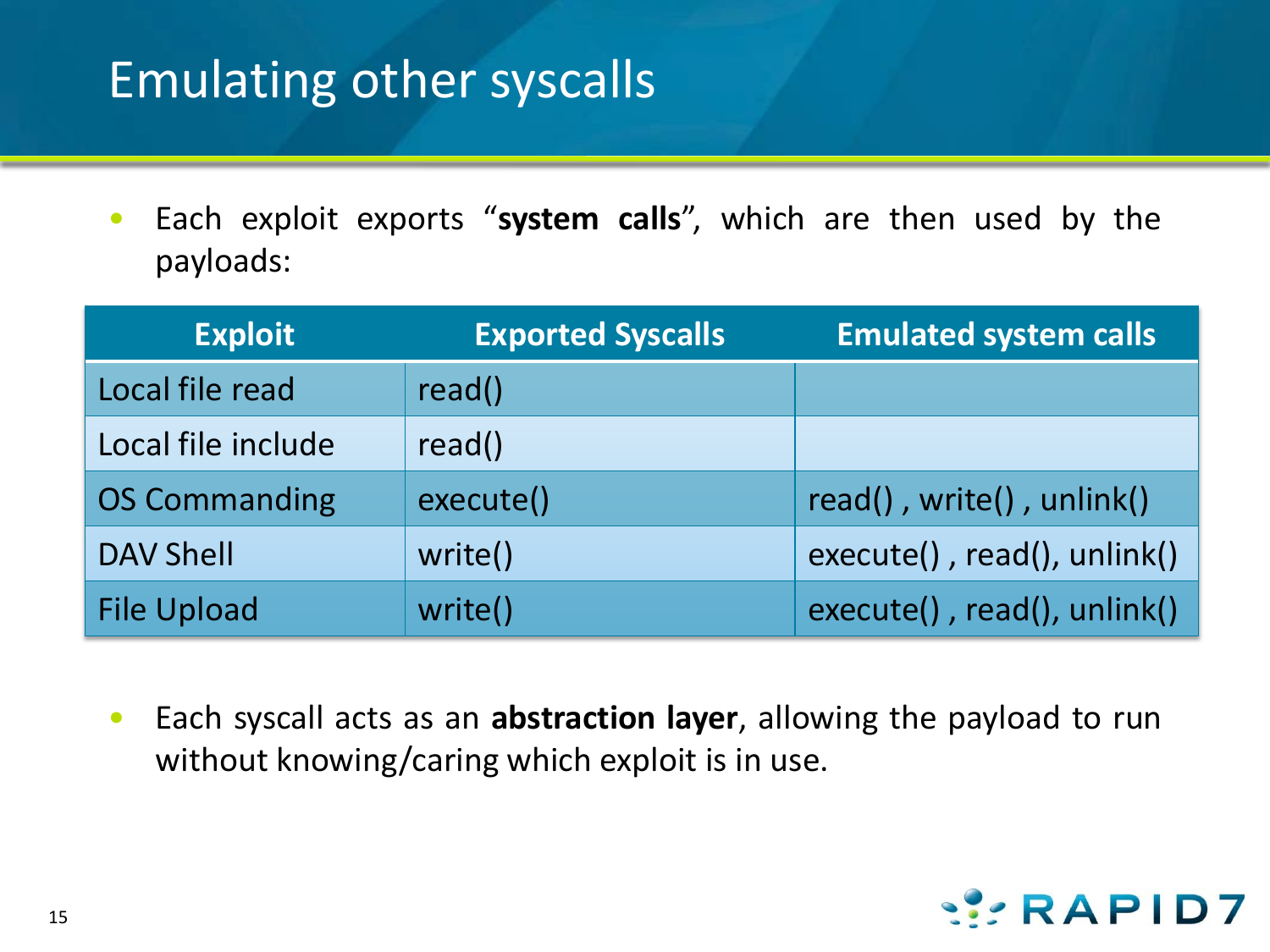#### Emulating syscalls

• Syscall **emulation** is easy in some cases, for example **read() is emulated via the execution of "cat filename"** or "type filename", depending on the OS:

```
@read debug
def read(self, filename):
    10 - 10 = 0Read a file in the remote server by running "cat" or "type" depending
    on the identified OS.
    10.11 - 10.1read command format = self.get read command()
    read command = read command format \theta (filename,)
    return self.execute( read command )
```
• And in some other cases it is more difficult, **write() to exec()** can be **challenging** due to file system permissions, programming language configuration and the application itself.

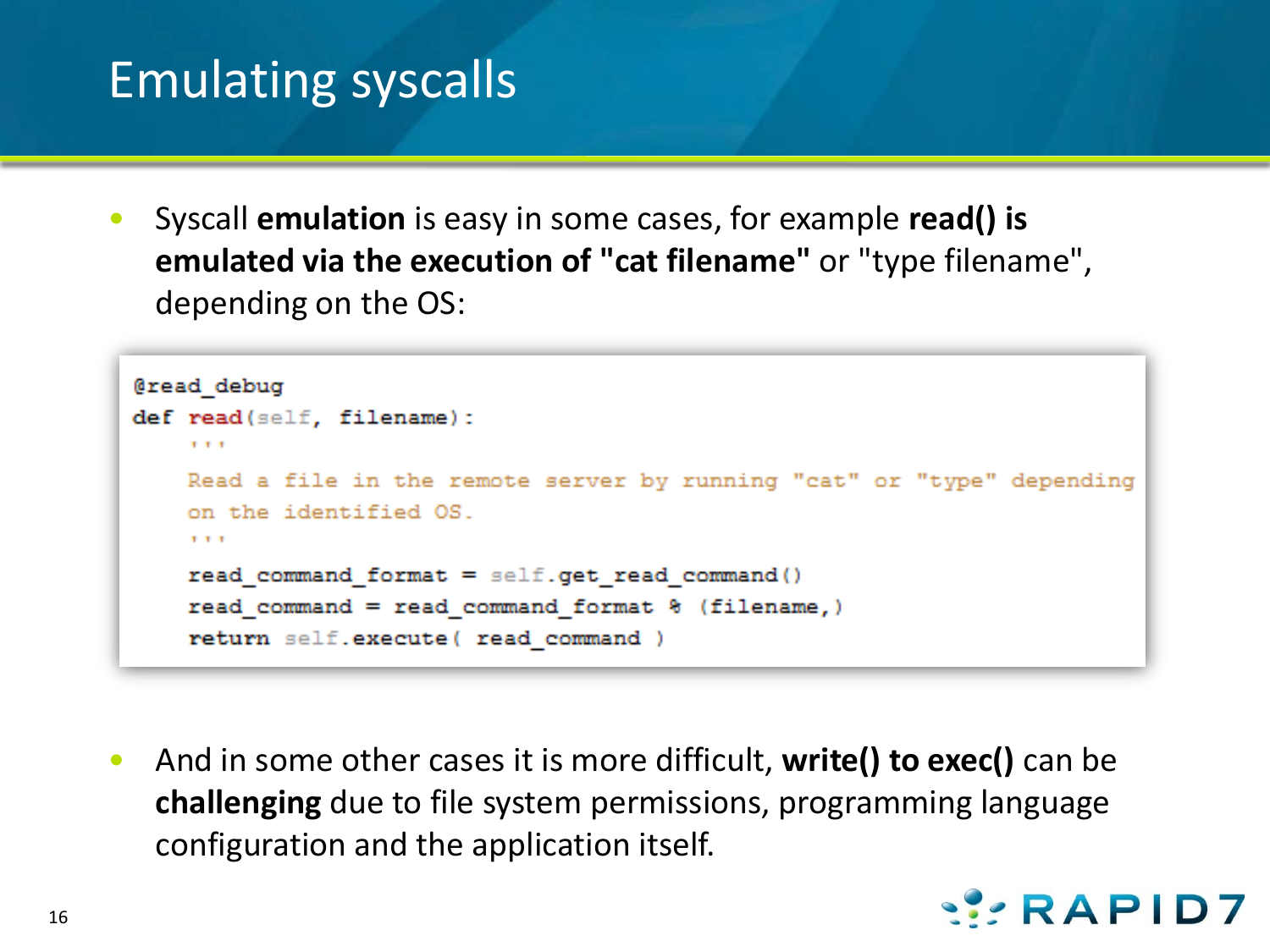#### Simple but powerful pieces of code

• Payloads are usually **short code snippets** that use a couple of system calls and have specific **knowledge about which files to read** and how to extract information from them:

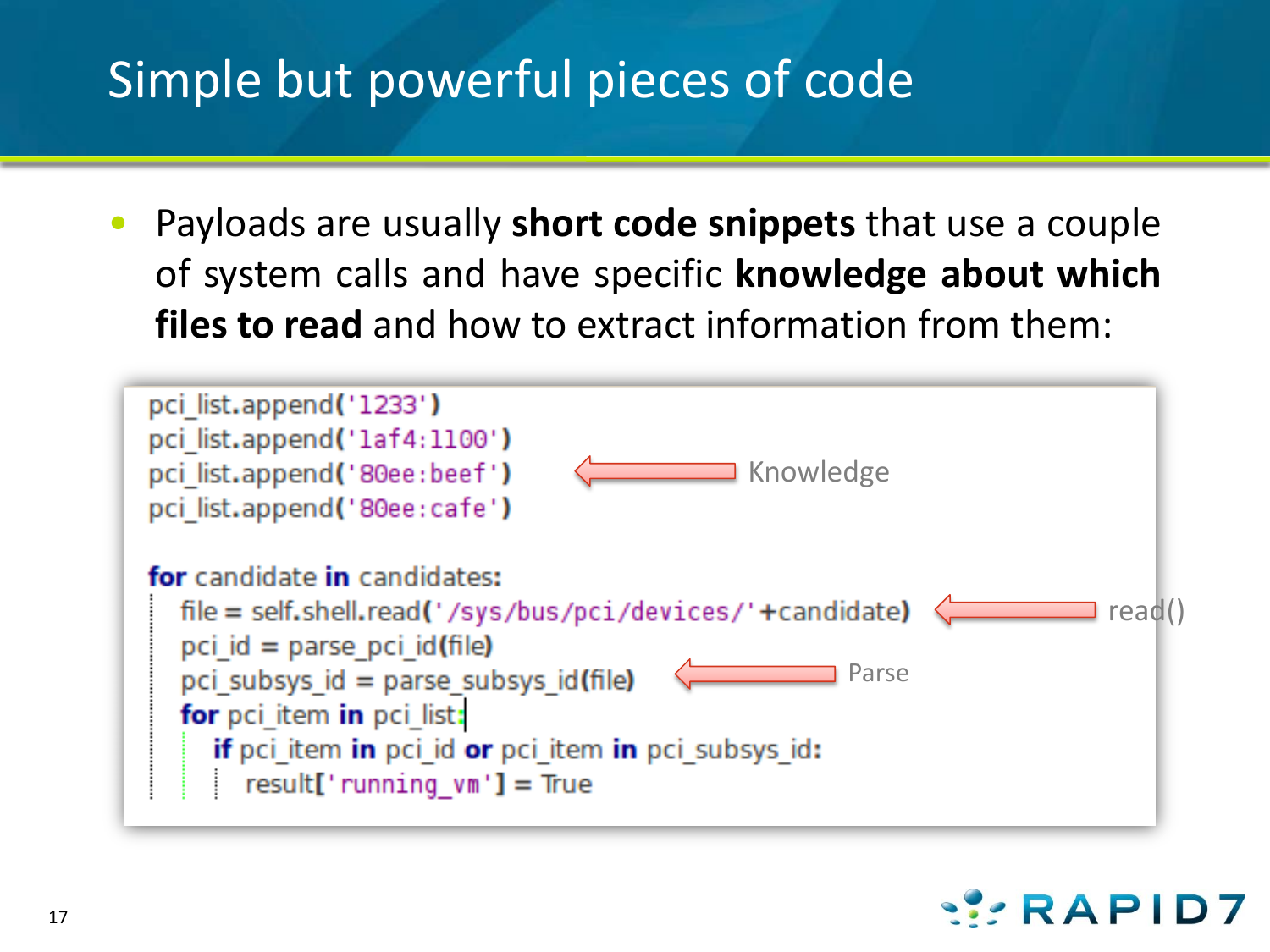# **Demo "users"**

#### **Baby steps**



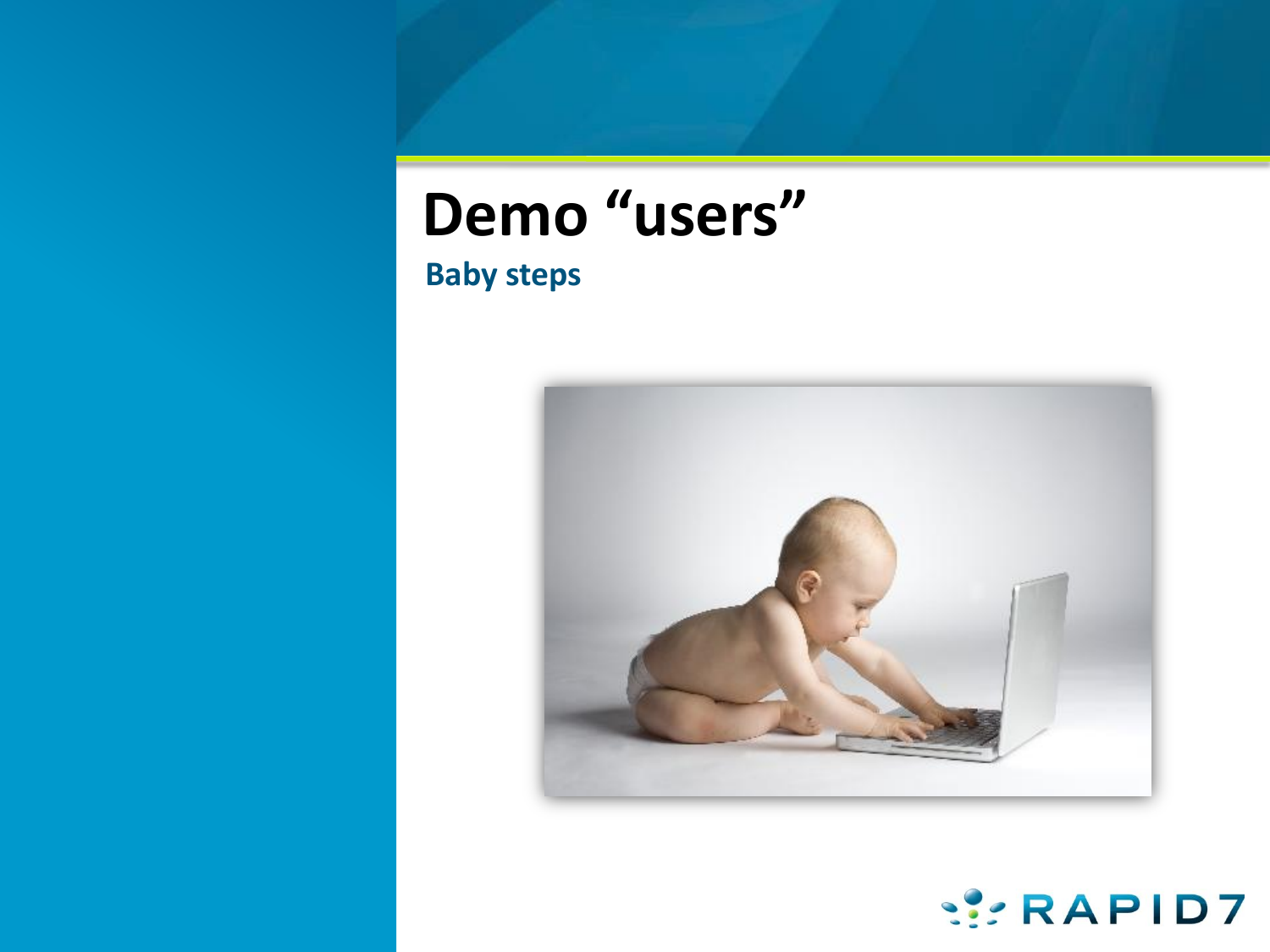#### Synergy between payloads

#### read() System call to read files

users Payload that reads "/etc/passwd" and identifies home directories

interesting\_files This payload uses the home directories and a list of interesting filenames to search for passwords.

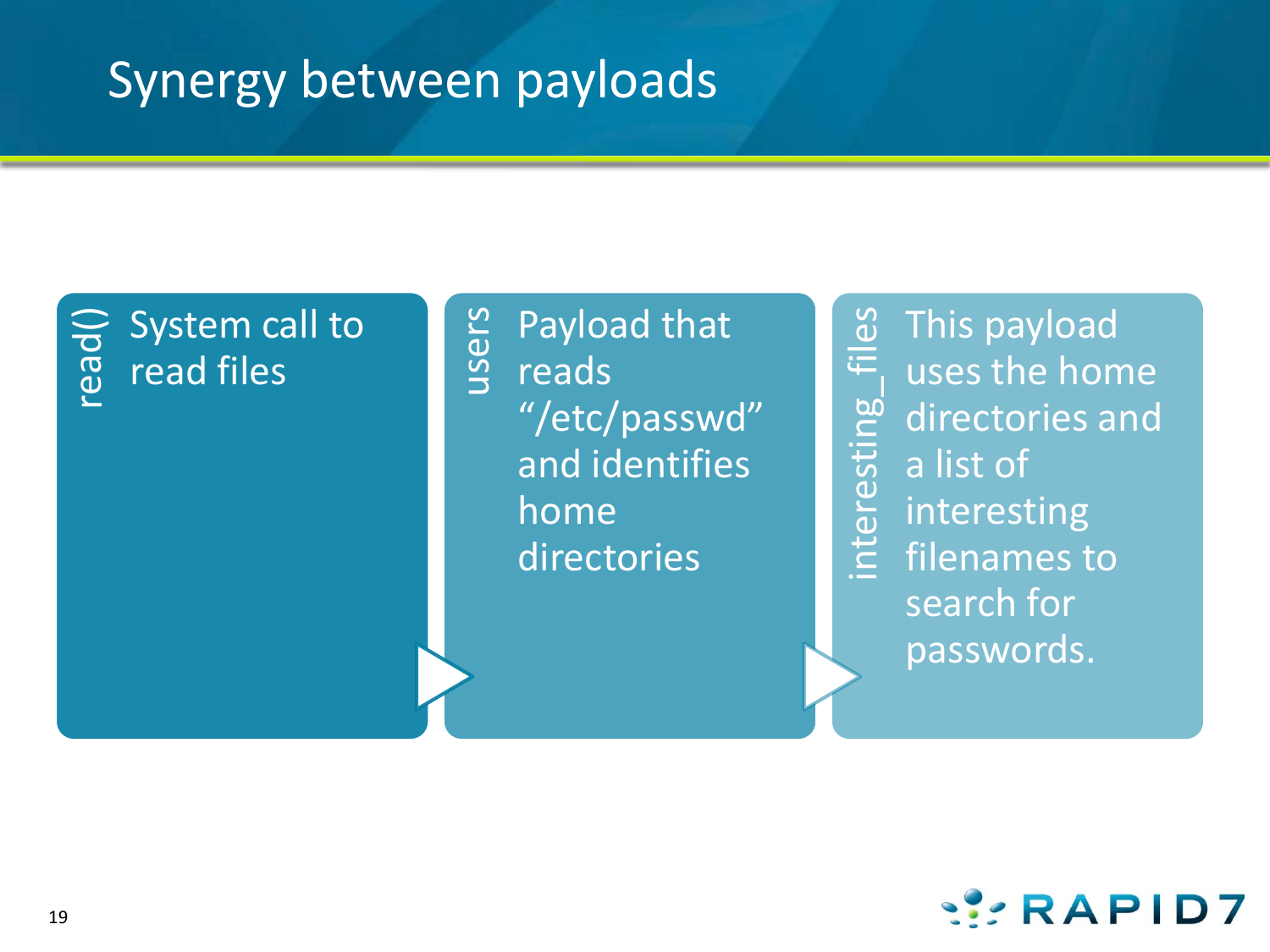## The "interesting files" payload

```
interesting extensions = []
interesting_extensions.append('') # no extension
interesting_extensions.append('.txt')
...
file list = []
file_list.append('passwords')
file_list.append('passwd')
...
for user in users_result:
   home = users_result[user]['home']
   for interesting_file in file_list:
        for extension in interesting_extensions:
           file_fp = home + interesting_file + extension
            files to read.append( file fp )
                                              WRAPID7
```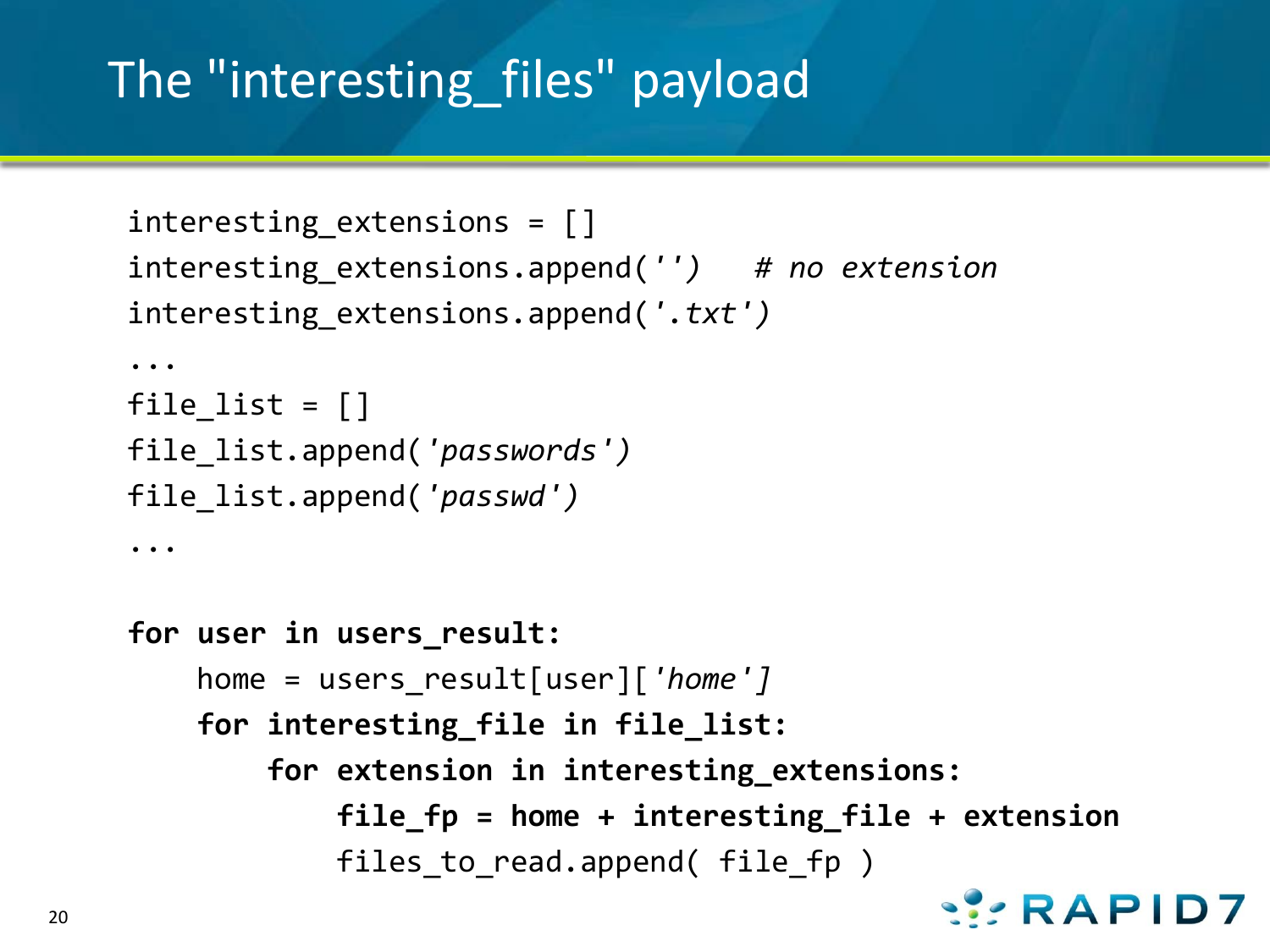# **Demo "interesting\_files"**

**Treasure hunt**



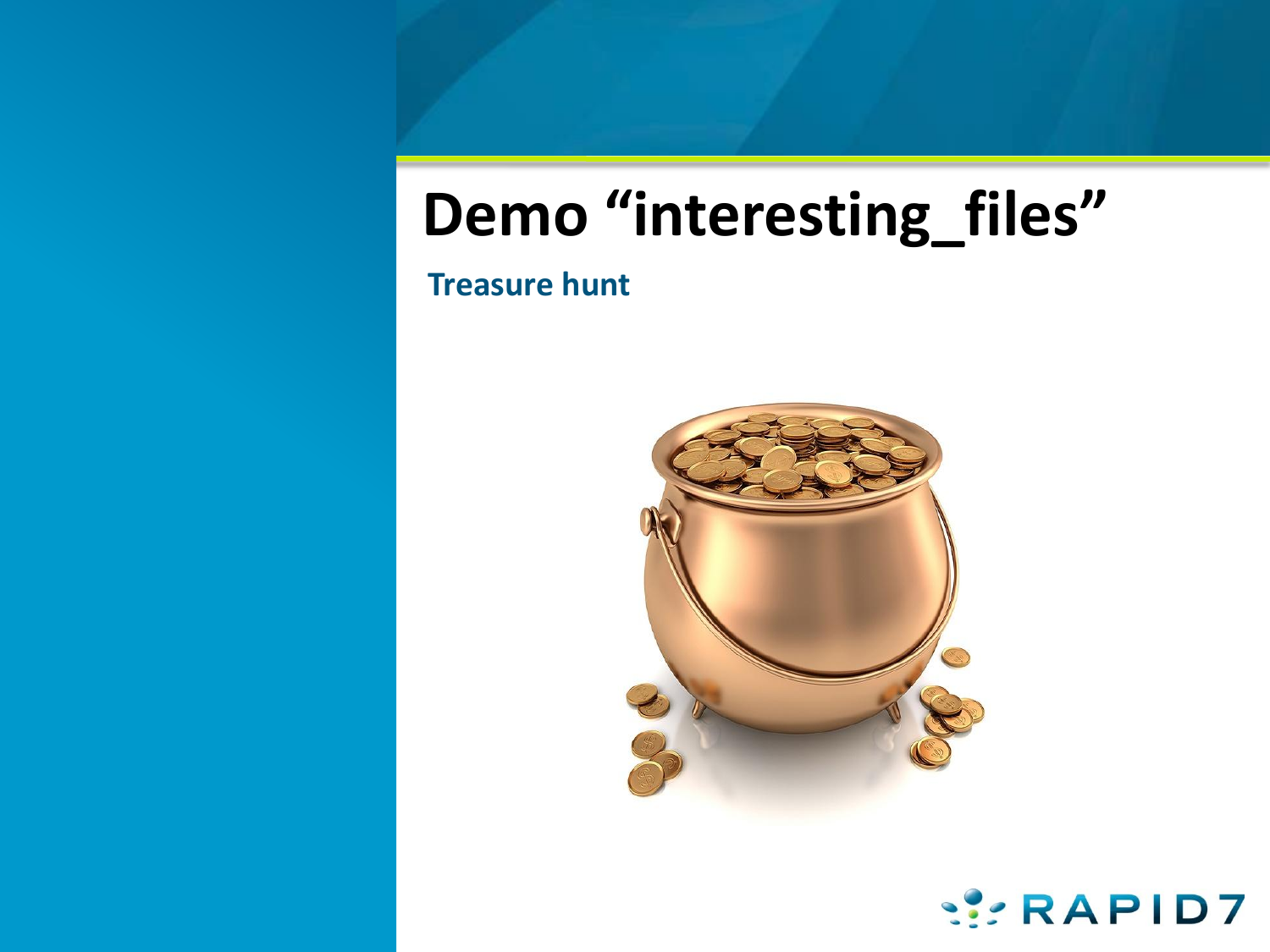#### Payloads are integrated into the framework

- Payloads can **take decisions based on facts that were saved to the knowledge base during the scan**:
	- Identified vulnerabilities
	- Remote Web server type (Apache, IIS, etc.)
	- Remote operating system
	- Found URLs
- This is **one of the biggest advantages** of having everything integrated into w3af!

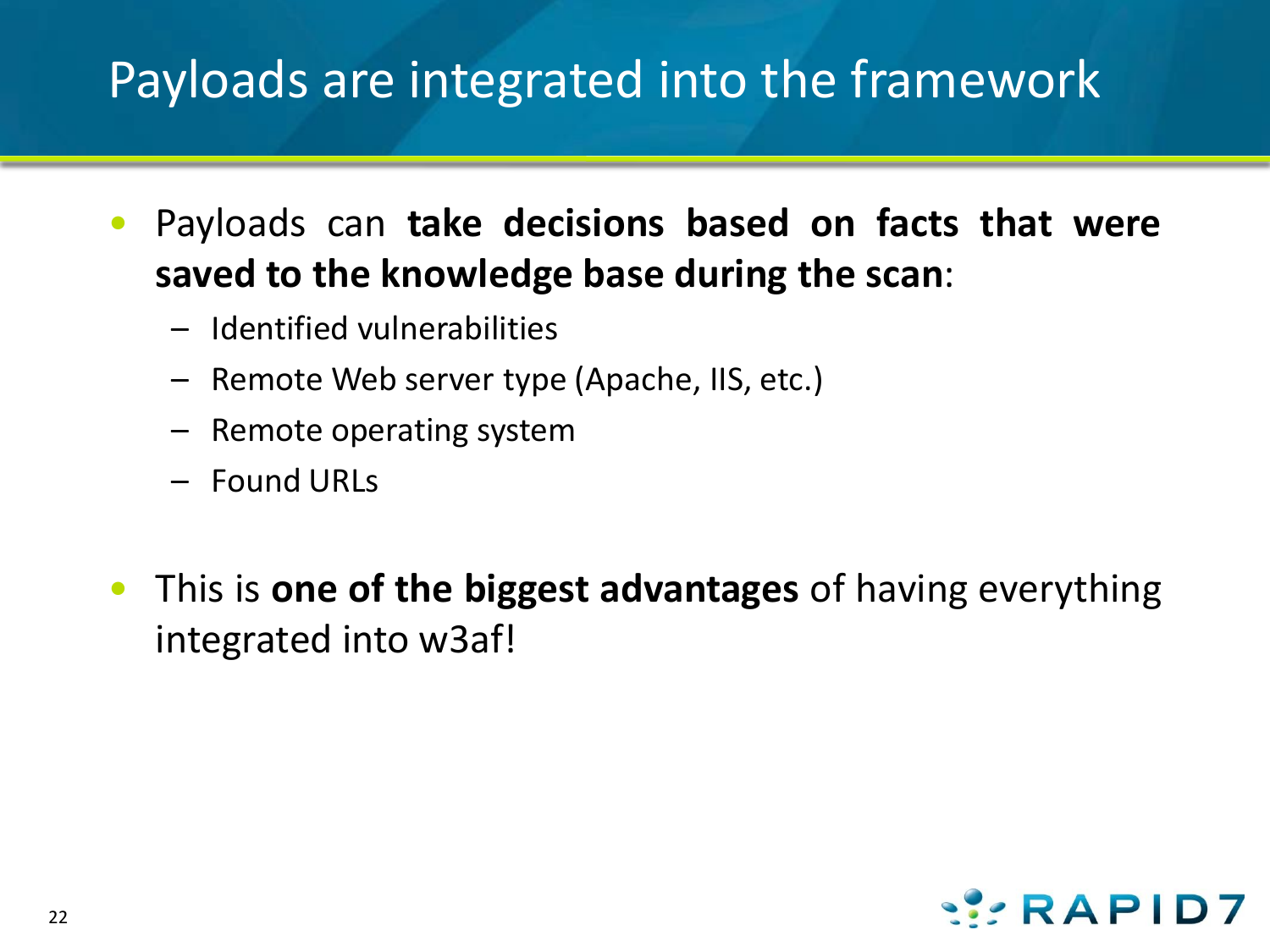#### The "get source code" payload

**apache\_root\_directory = self.exec\_payload('apache\_root\_directory') webroot\_list = apache\_root\_directory['apache\_root\_directory']**

```
url_list = kb.kb.getData('urls', 'urlList')
```

```
for webroot in webroot list:
```
for url in url\_list:

```
path and file = getPath( url )relative path file = path and file[1:]
remote full path = os.path.join(webroot, relative path file)
```

```
file_content = self.shell.read(remote_full_path)
if file_content:
   self._save_file_locally(remote_full_path, file_content)RAPID7
```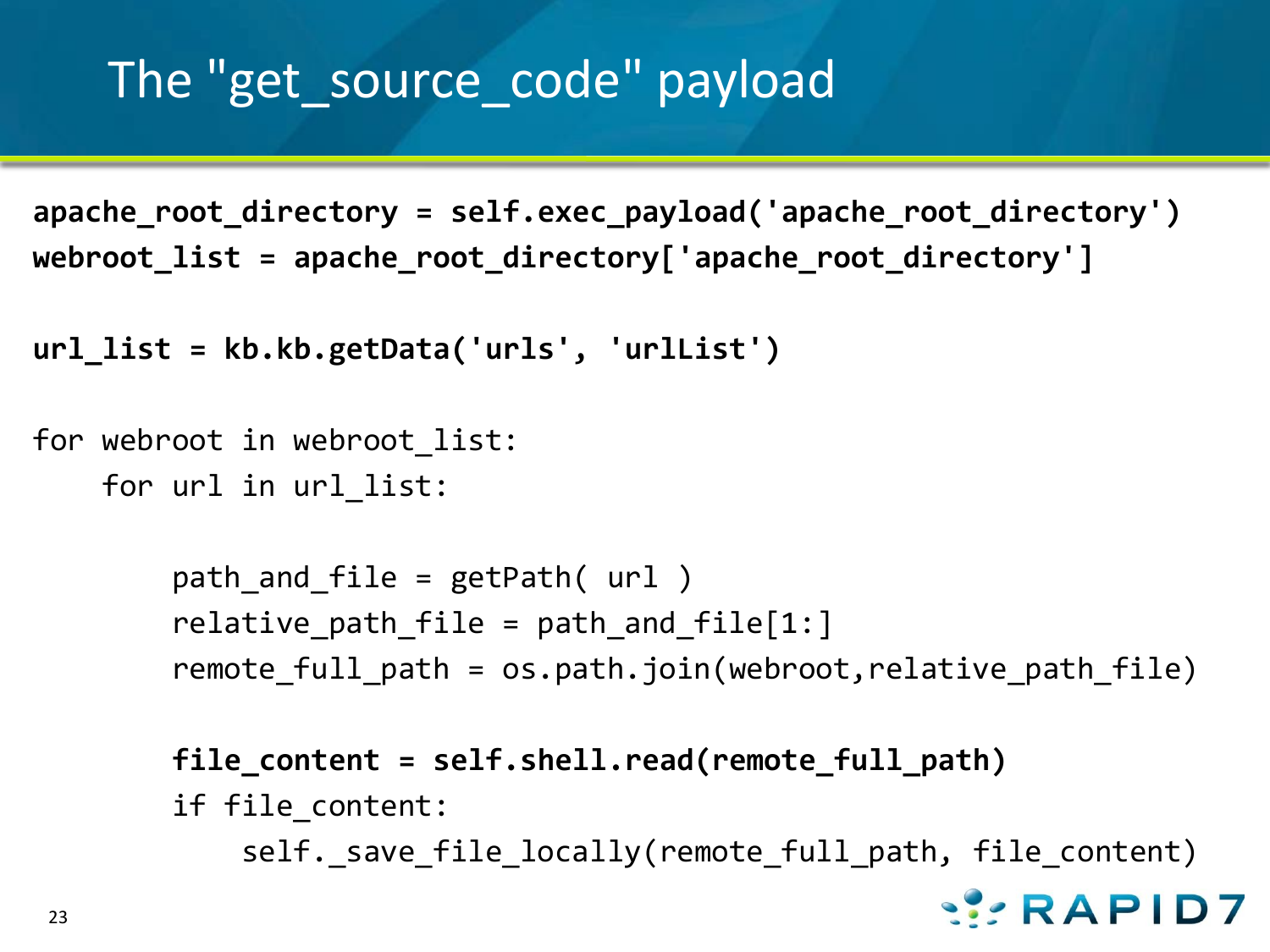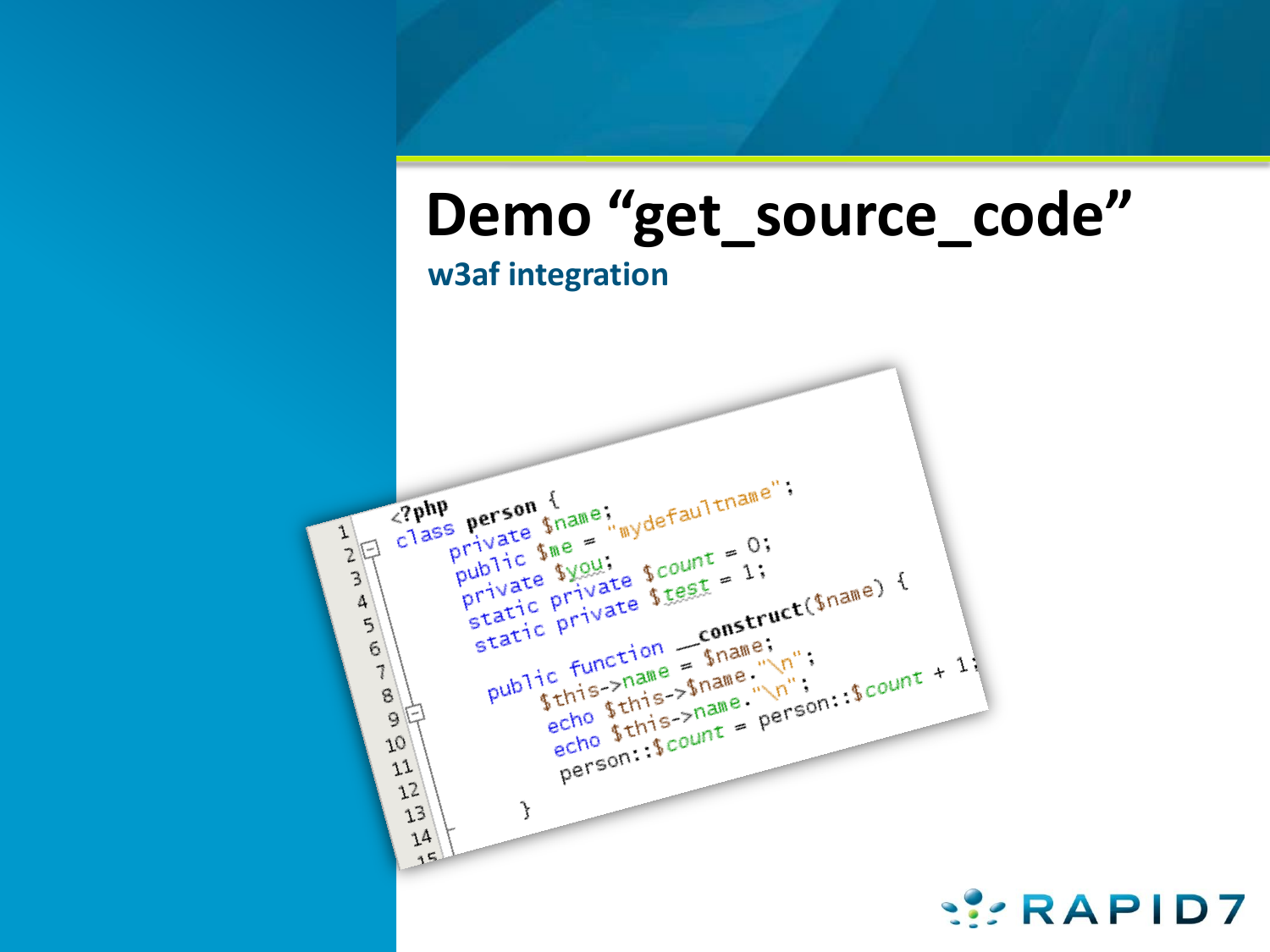

# **We have the application's source code, what now?**



25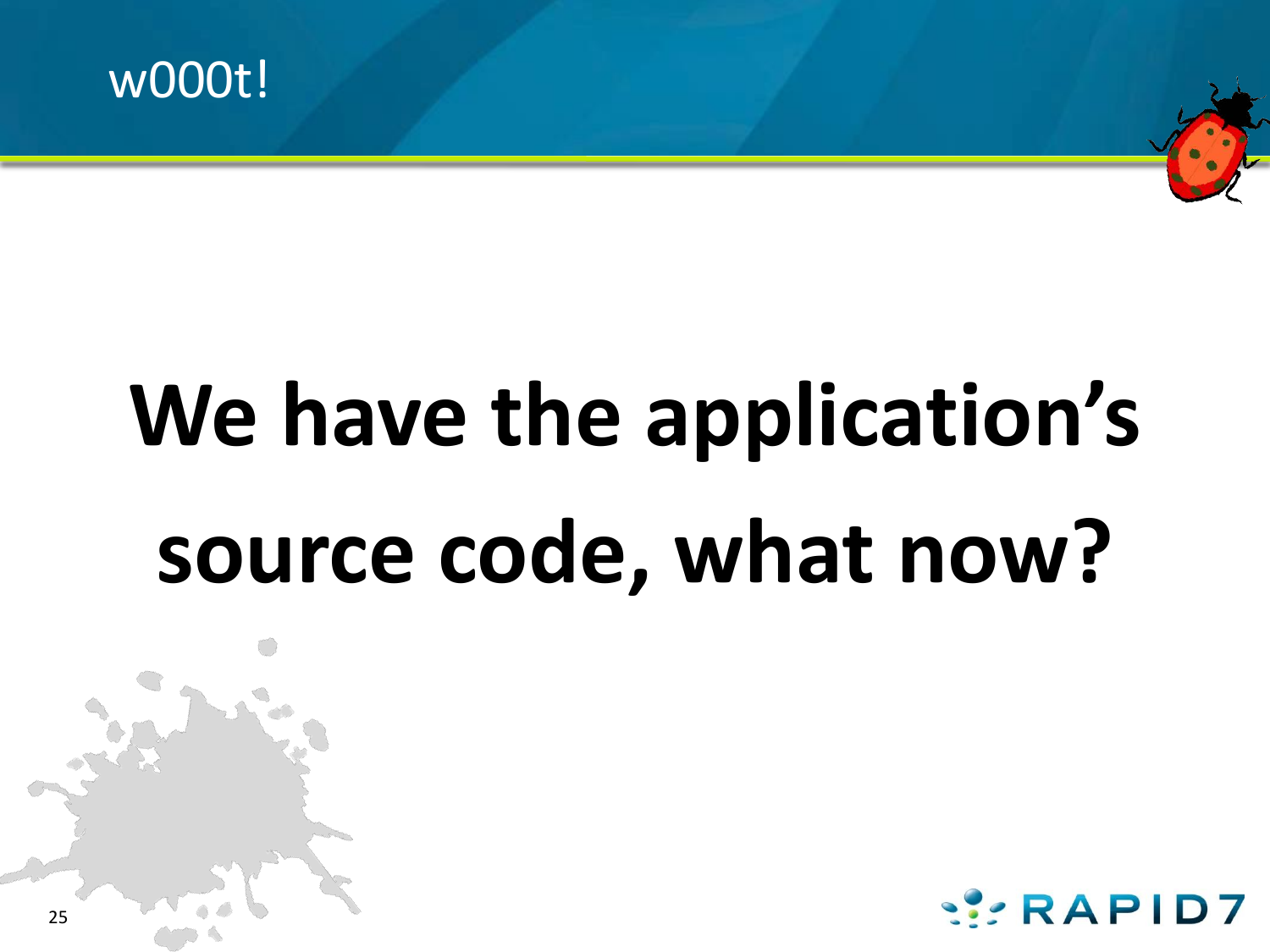#### Integration with Static Code Analysis tools

- Web application payloads can **easily integrate with other tools**. They are developed in Python, so everything is possible :)
- Our first stab at this problem was to integrate Pixy as a payload. The worse thing was that **it did not return the information we needed.**
- Together with Javier Andalia from Rapid7 **we've developed a PHP Static Code Analyzer** as a PoC to show that it is possible to **combine these two technologies:**
	- **Black-Box scanning**
	- **Static Code Analysis**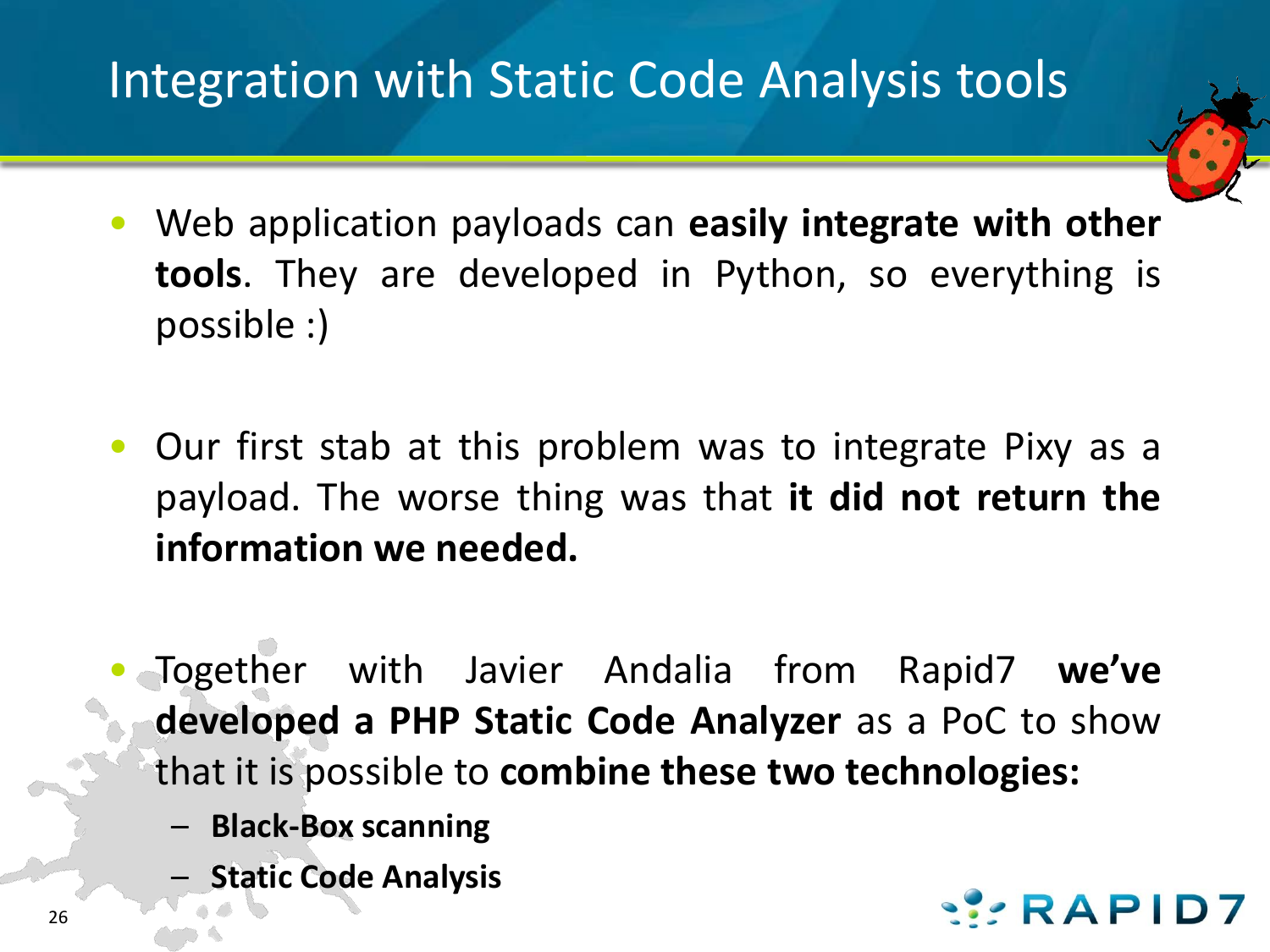#### Integration with Static Code Analysis tools

• This is how we're **integrating our SCA tool into w3af:**

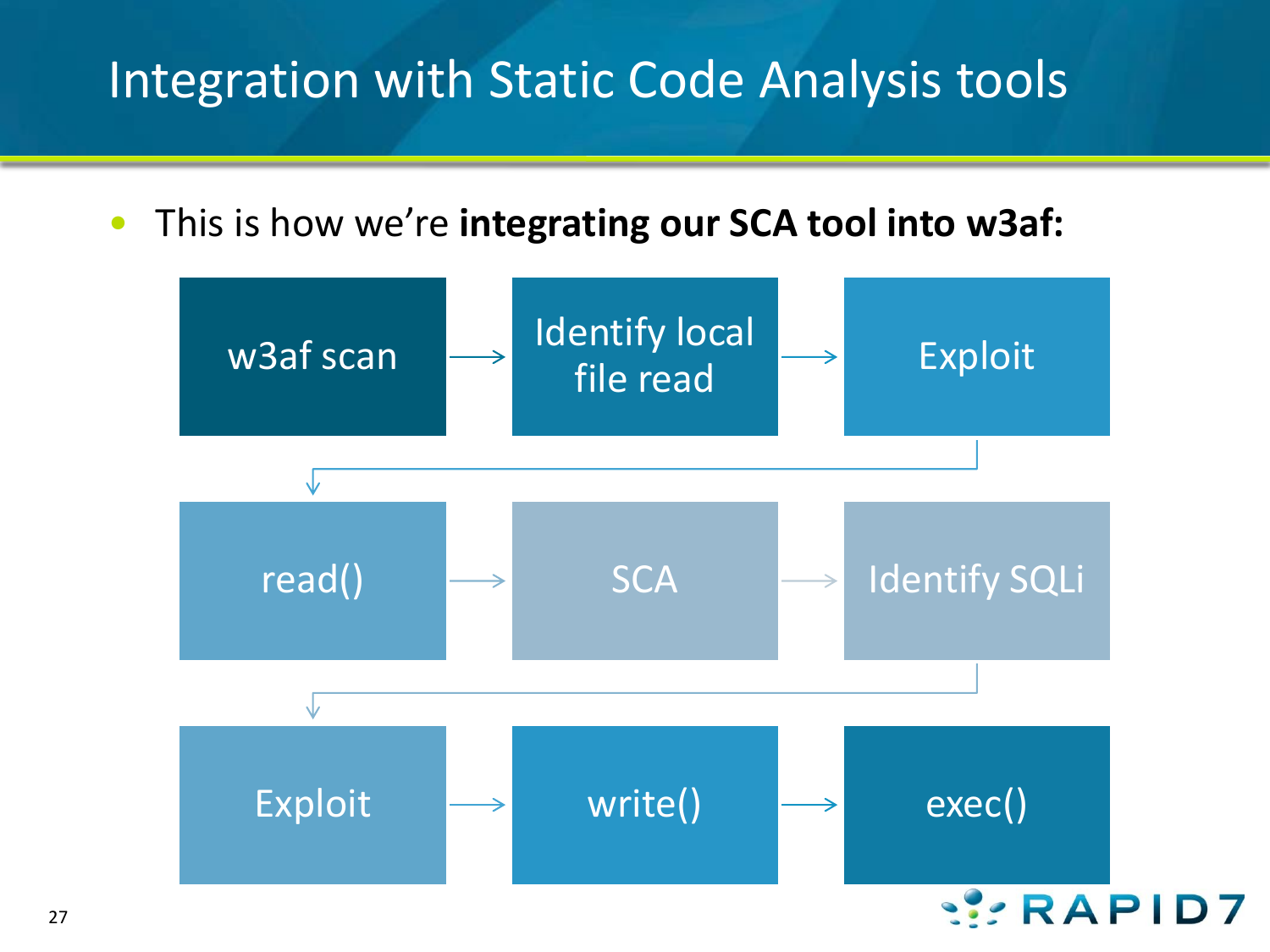#### Static Code Analysis characteristics

- **Based on phply**, a PHP parser implemented in **PLY** (Python Lex-Yacc)
- **Identifies the following vulnerabilities:**
	- **SQL Injection**
	- **OS Commanding**
	- Arbitrary file read
	- Remote file inclusion
	- eval() vulnerabilities
- **Taint analysis**

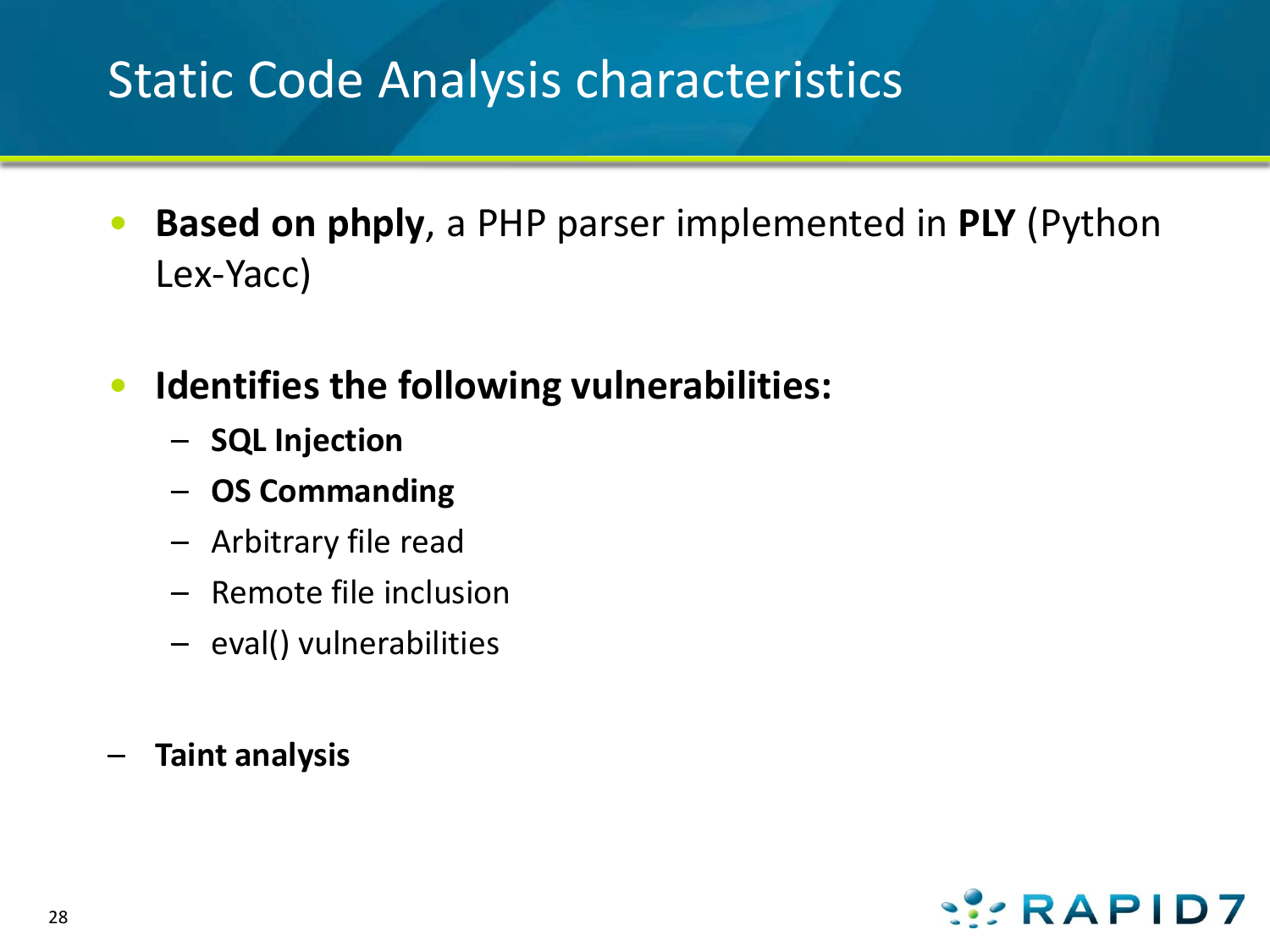# **Demo Static Code Analyzer**

**A step closer to retirement** 

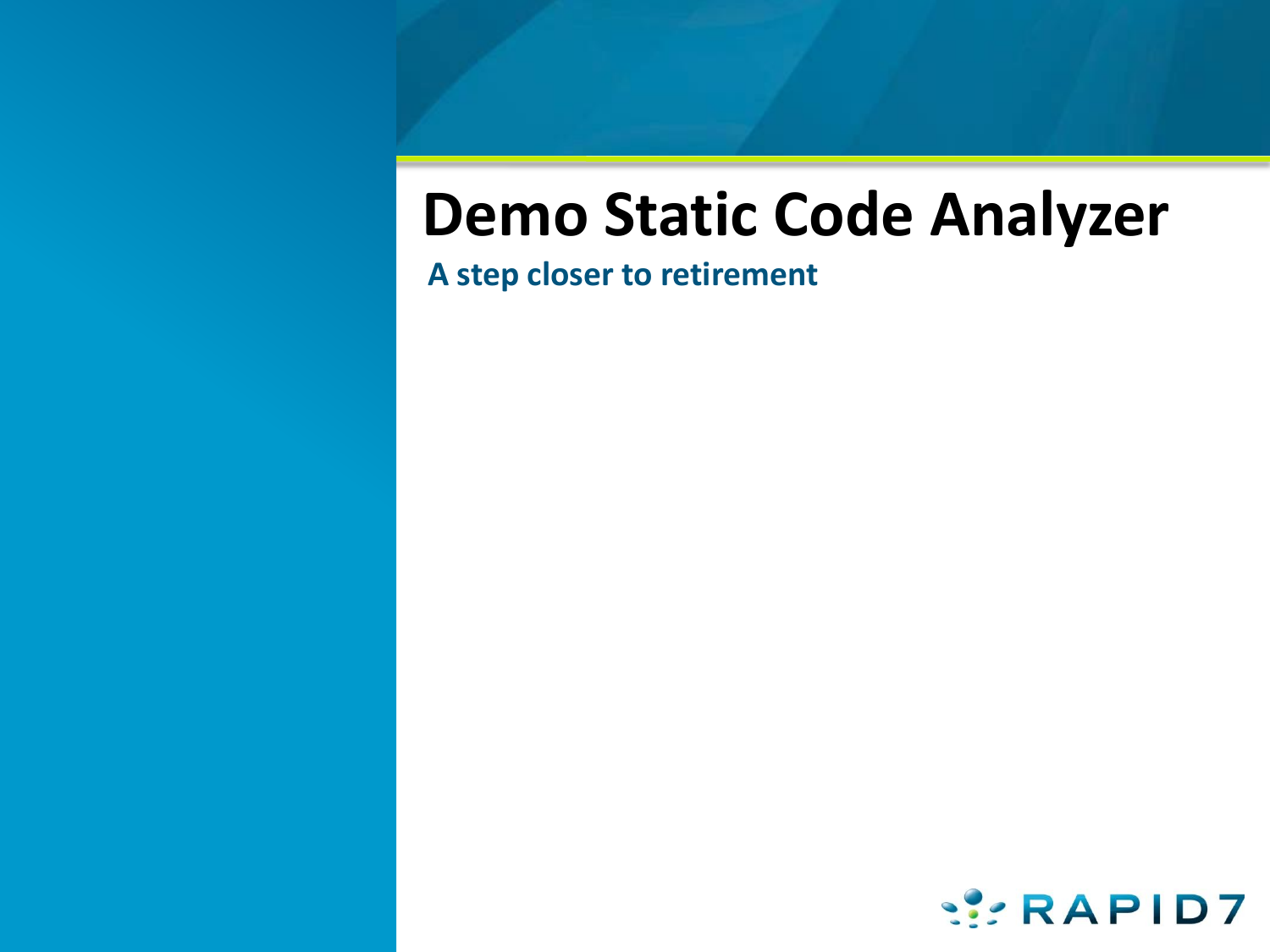#### Static Code Analysis with Taint Analysis

- This SCA was a **PoC developed over two weeks, it lacks many important functions** such as:
	- **Support** for require\_once() , require(), include\_once(), include()
	- Better support for loops and if statements
	- Classes, methods and attributes
	- Detection for all vulnerabilities
- **Interested in extending this section of w3af?** Contact me!

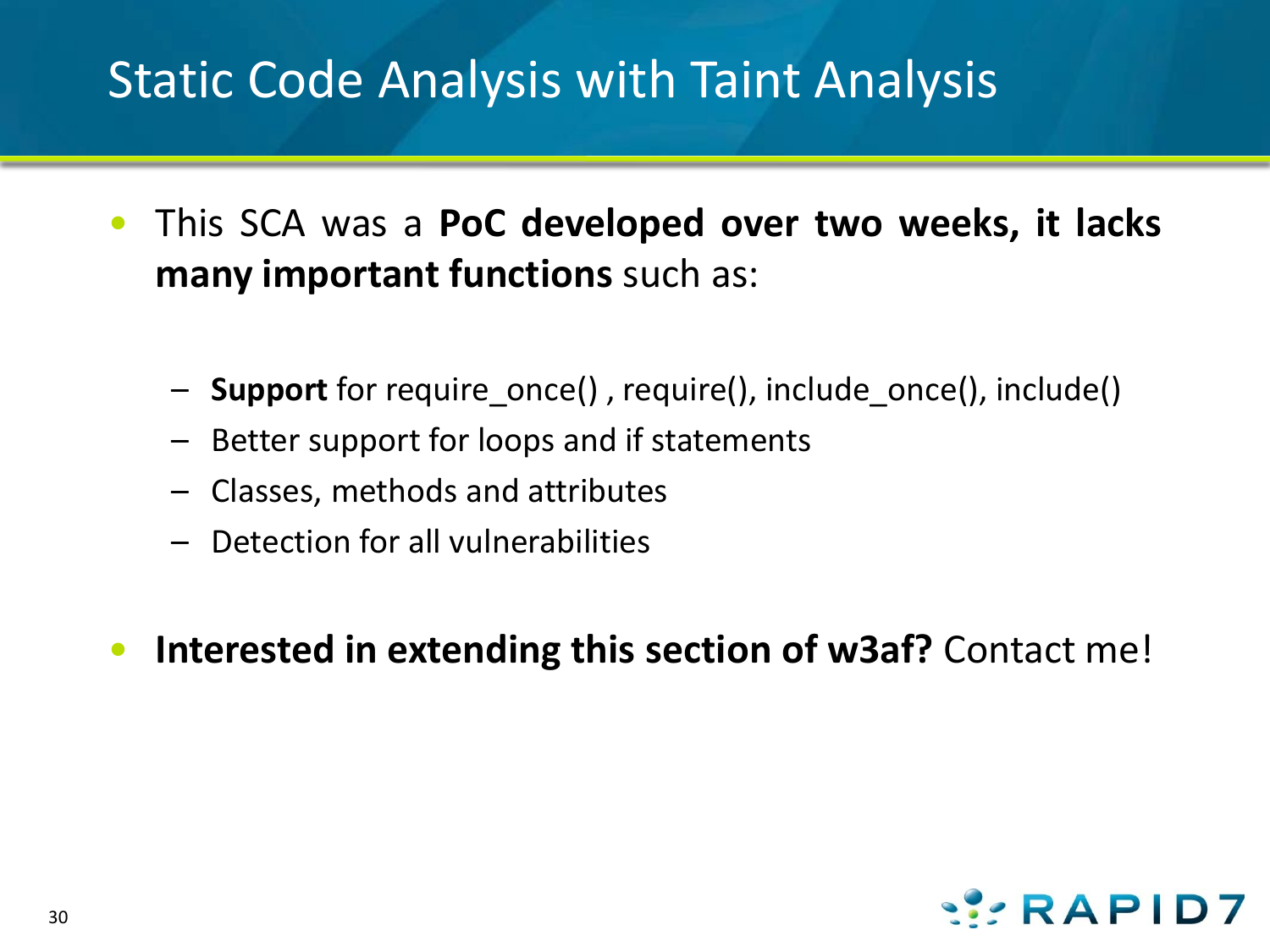#### **Available payloads and their main focus**

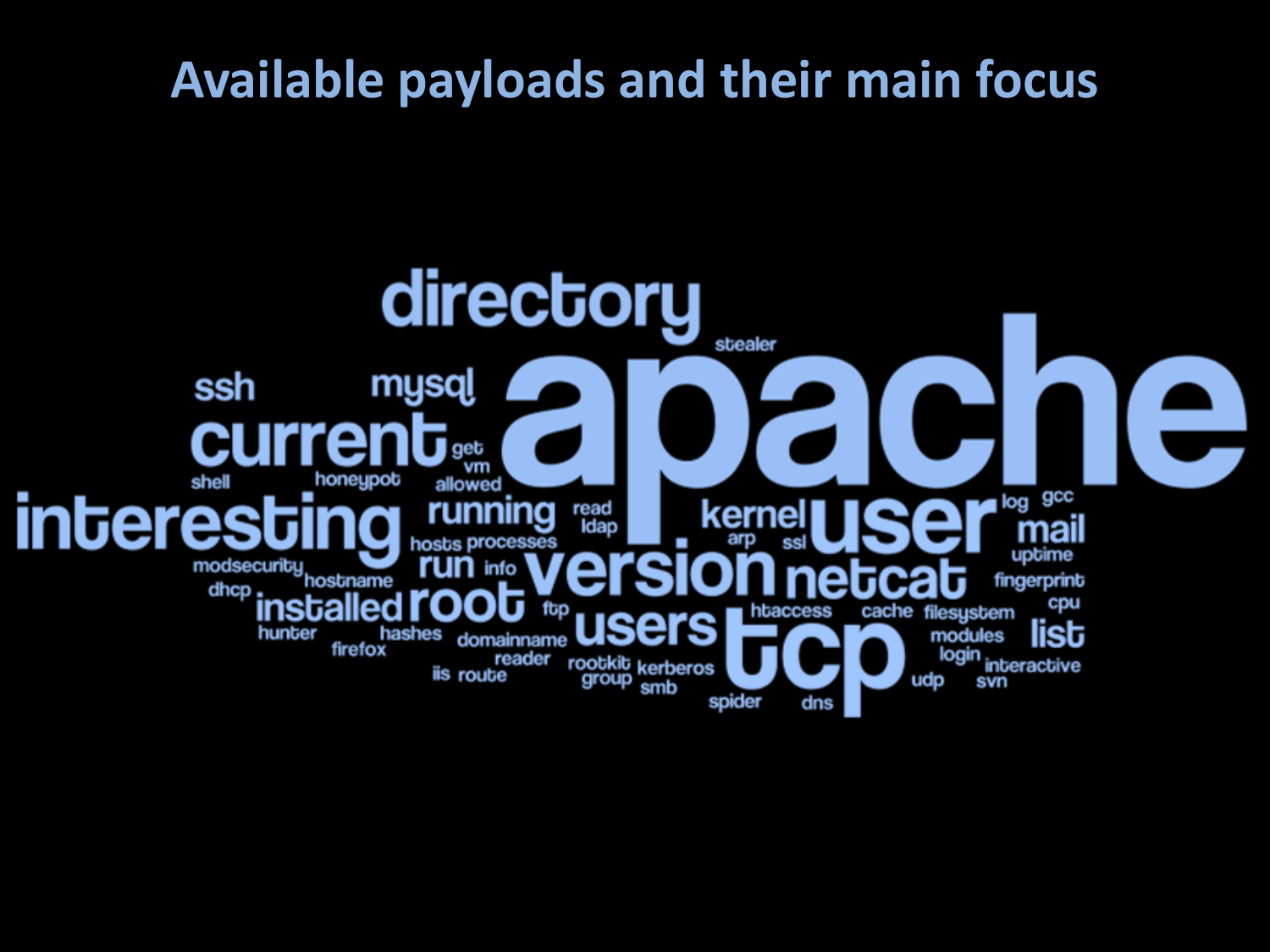# **Payloads with exec()**

**That was easy!**



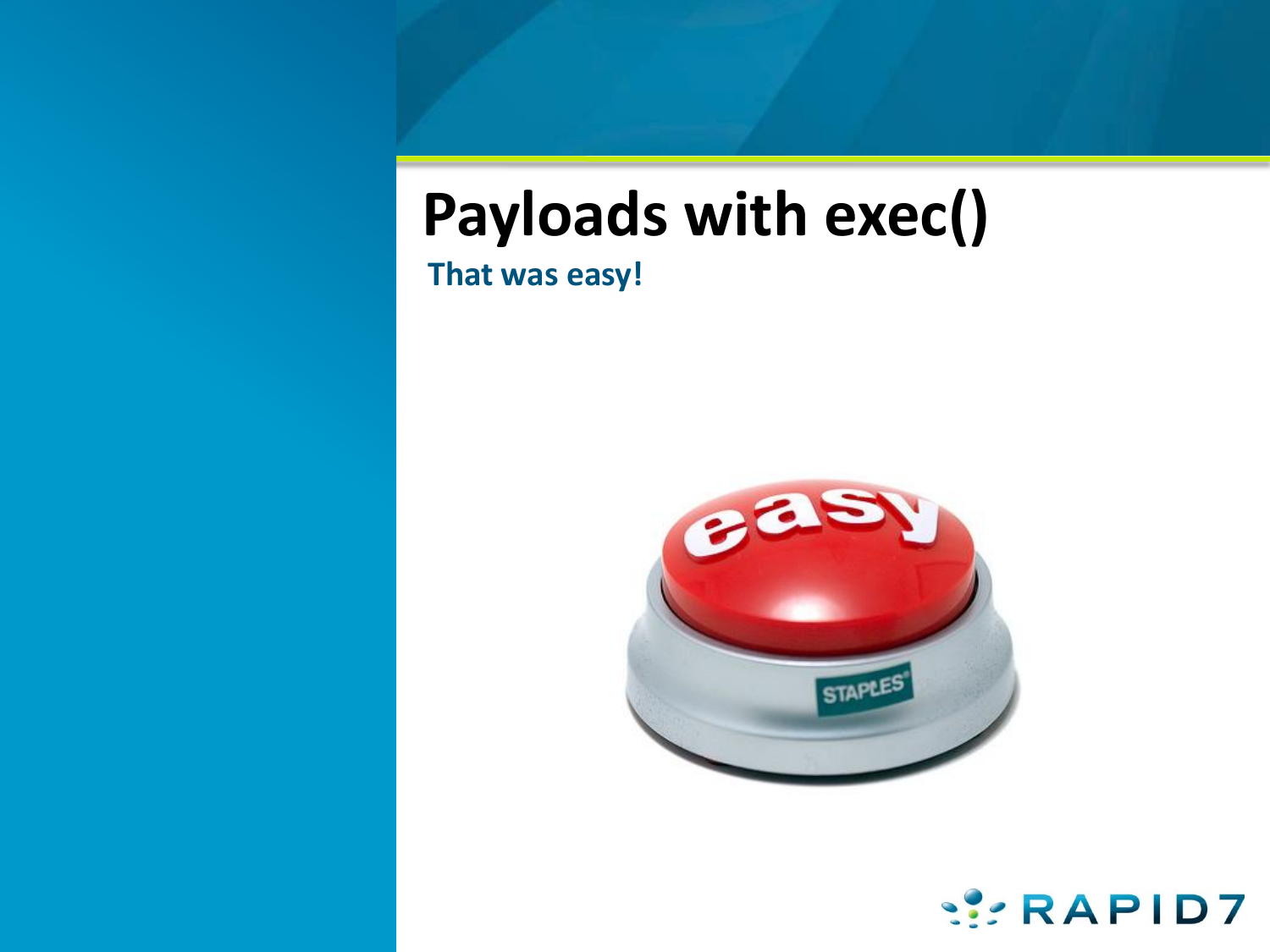#### And when we can execute OS commands…

- Great! We found a way to execute operating system commands using our web application payloads that run with low privileges, **now what?**
- When we're able to execute OS commands **everything is simpler**. In these cases, w3af provides the following payloads:
	- msf\_linux\_x86\_meterpreter\_reverse
	- msf\_windows\_meterpreter\_reverse\_tcp
	- msf windows vncinject reverse
	- w3af\_agent
		- Allows us to **route traffic through the compromised host** without any effort

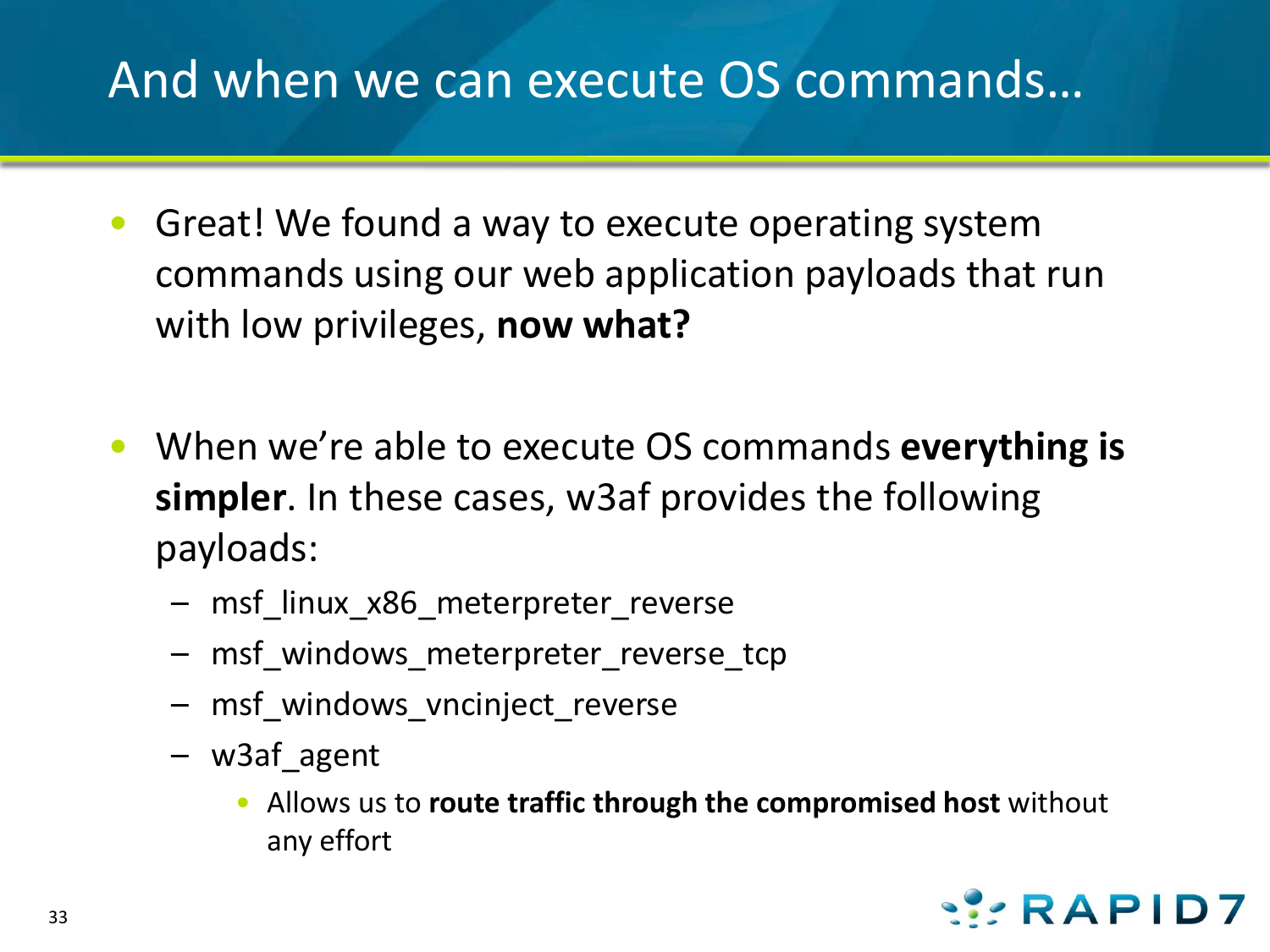#### Conclusions and pending work

- Develop more MS **Windows** payloads
- **Take actions** based on payload results:
	- Launch a new scan against a particular resource
	- Exploit vulnerabilities using the increased knowledge obtained by w3af's payloads
- Our goal is to make this the **standard for automatized postexplotation** of Web application vulnerabilities.

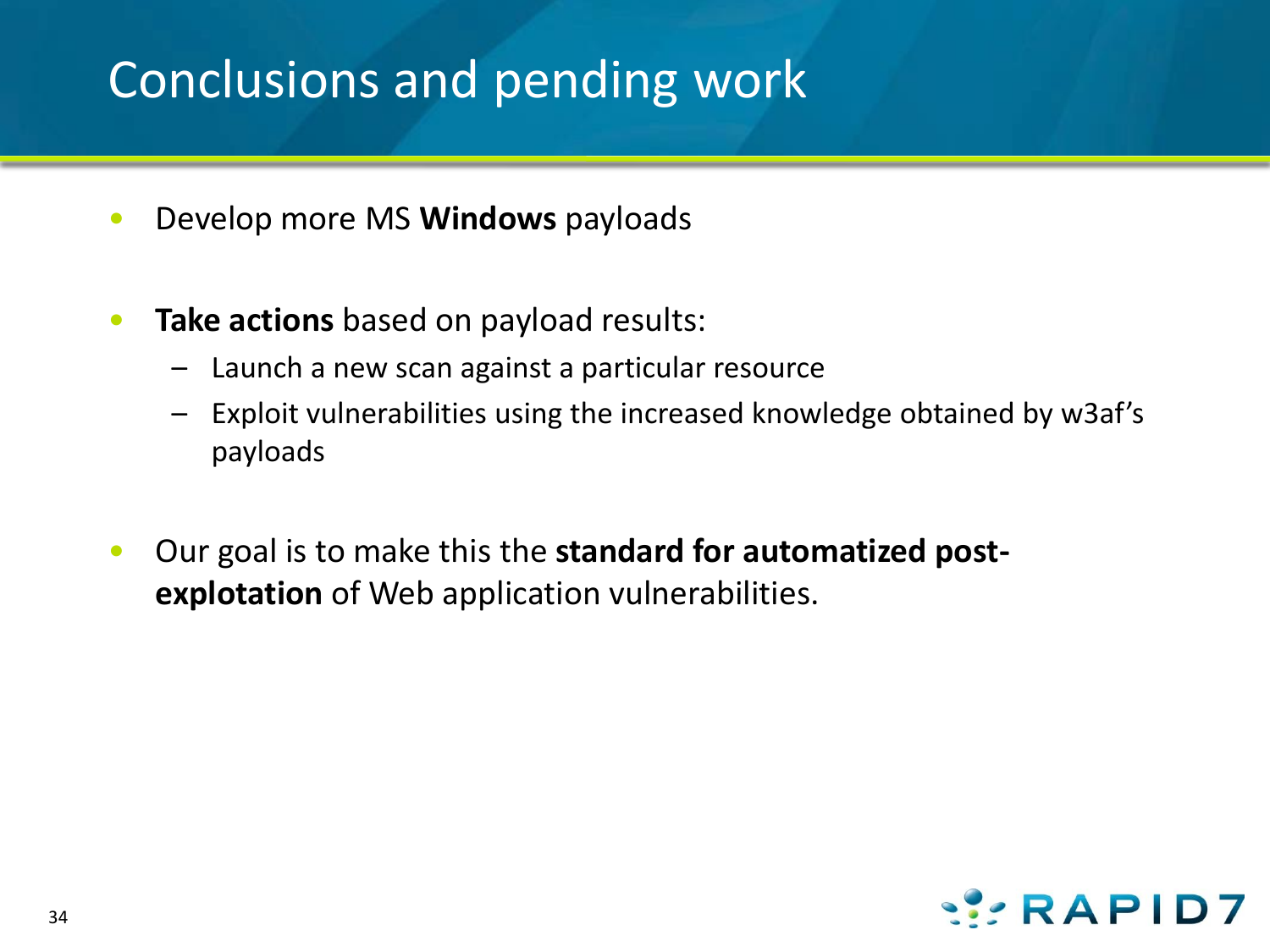#### Sharing your ideas and knowledge is easy!

- **Got an idea? Share it in our mailing list!** [http://www.w3af.org/mailing-list.php](http://w3af.svn.sourceforge.net/viewvc/w3af/trunk/)
- **Want to read the code?** The **source code** for the web application security payloads, w3af agent and metasploit wrapper **can be found in these directories:**
	- plugins/attack/payloads/
	- core/controllers/vdaemon/
	- core/controllers/w3afAgent/
	- core/controllers/payloadTransfer/

#### <http://w3af.svn.sourceforge.net/viewvc/w3af/trunk/>

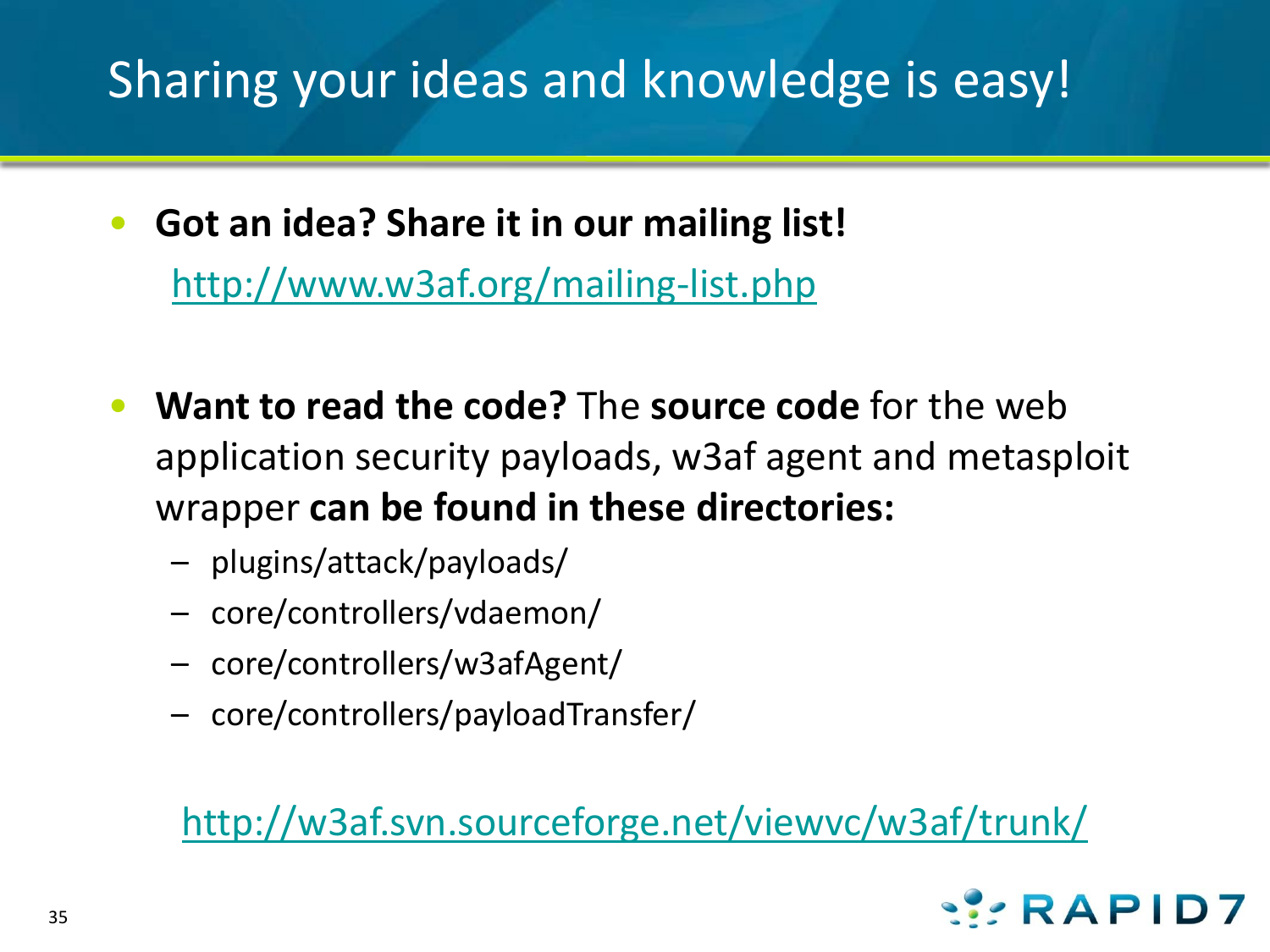#### Time for your questions!



- Andrés Riancho
- **Director of Web Security**
- General Manager of Rapid7's **Web Application Center of Excellence in Buenos Aires**
- [andres\\_riancho@rapid7.com](mailto:andres_riancho@rapid7.com)
- Follow me on Twitter **@w3af**